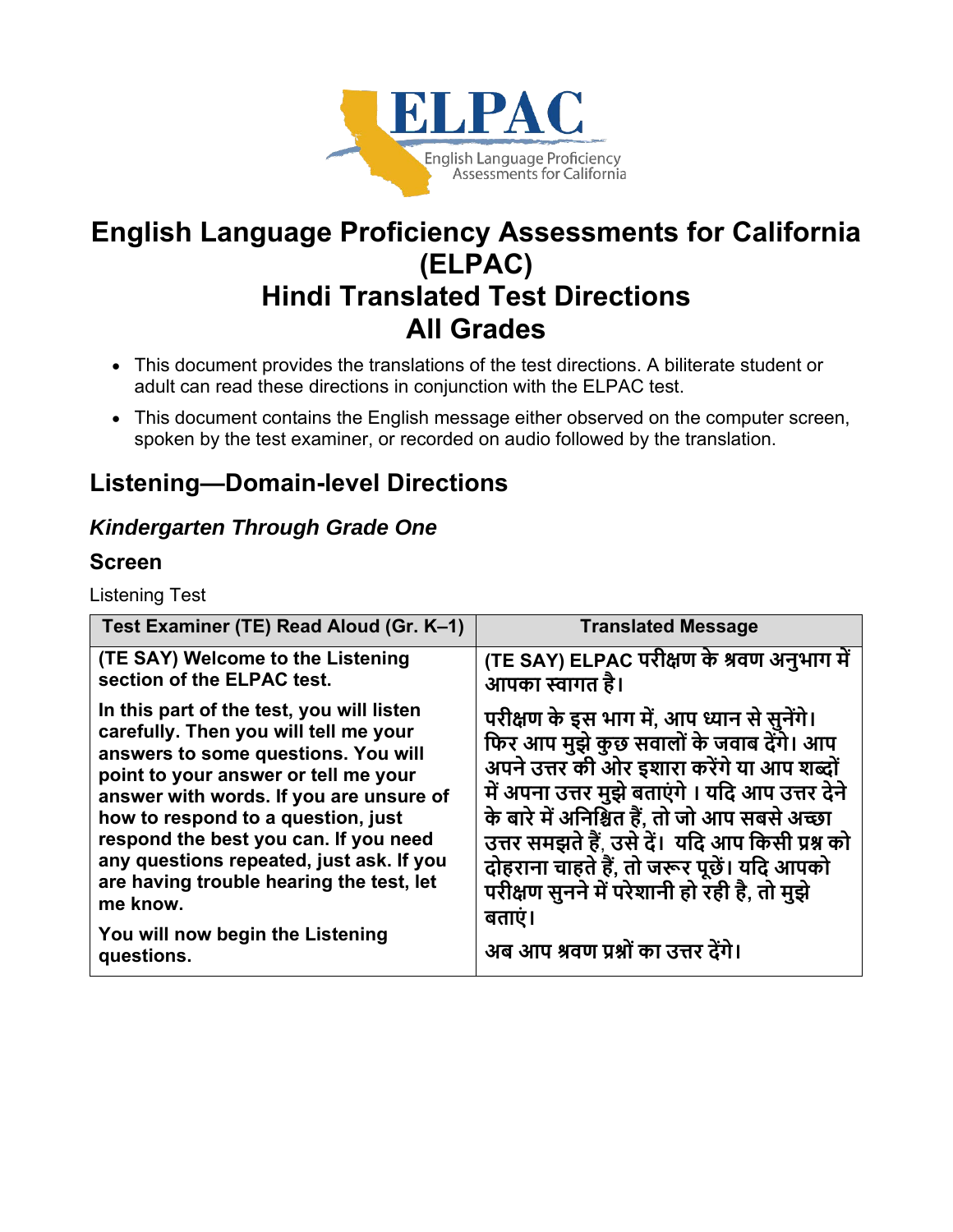

### *Grade Two*

#### **Screen**

Welcome to the Listening section of the ELPAC test.

In this part of the test, you will listen carefully. Then you will tell me your answers to some questions. You will point to your answer or tell me your answer with words. If you are unsure of how to respond to a question, just respond the best you can. If you need any questions repeated, just ask. If you are having trouble hearing the test, let me know.

You will now begin the Listening questions.

| Test Examiner (TE) Read Aloud (Gr. 2)           | <b>Translated Message</b>                         |
|-------------------------------------------------|---------------------------------------------------|
| (TE SAY) Welcome to the Listening section       | (Audio) ELPAC परीक्षण के श्रवण अनुभाग में         |
| of the ELPAC test.                              | आपका स्वागत है।                                   |
| In this part of the test, you will listen       | परीक्षण के इस भाग में, आप ध्यानपूर्वक सुनेंगे। तब |
| carefully. Then you will tell me your answers   | आप मुझे कुछ सवालों के जवाब बताएंगे। आप अपने       |
| to some questions. You will point to your       | उत्तर की ओर इशारा करेंगे या मुझे शब्दों में अपना  |
| answer or tell me your answer with words. If    | उत्तर बताएंगे। यदि आप इस बात के बारे में अनिश्चित |
| you are unsure of how to respond to a           | हैं कि किसी प्रश्न का उत्तर कैसे दिया जाए, तो आप  |
| question, just respond the best you can. If     | जो सबसे अच्छा कर सकते हैं उसका उत्तर दें। यदि     |
| you need any questions repeated, just ask.      | आपको किसी भी प्रश्न को दोहराया जाना चाहिए, तो     |
| If you are having trouble hearing the test, let | बस पूछें। यदि आपको परीक्षण सुनने में परेशानी हो   |
| me know.                                        | रही है, तो मुझे बताएं।                            |
| You will now begin the Listening questions.     | अब आप श्रवण प्रश्नों का उत्तर देंगे।              |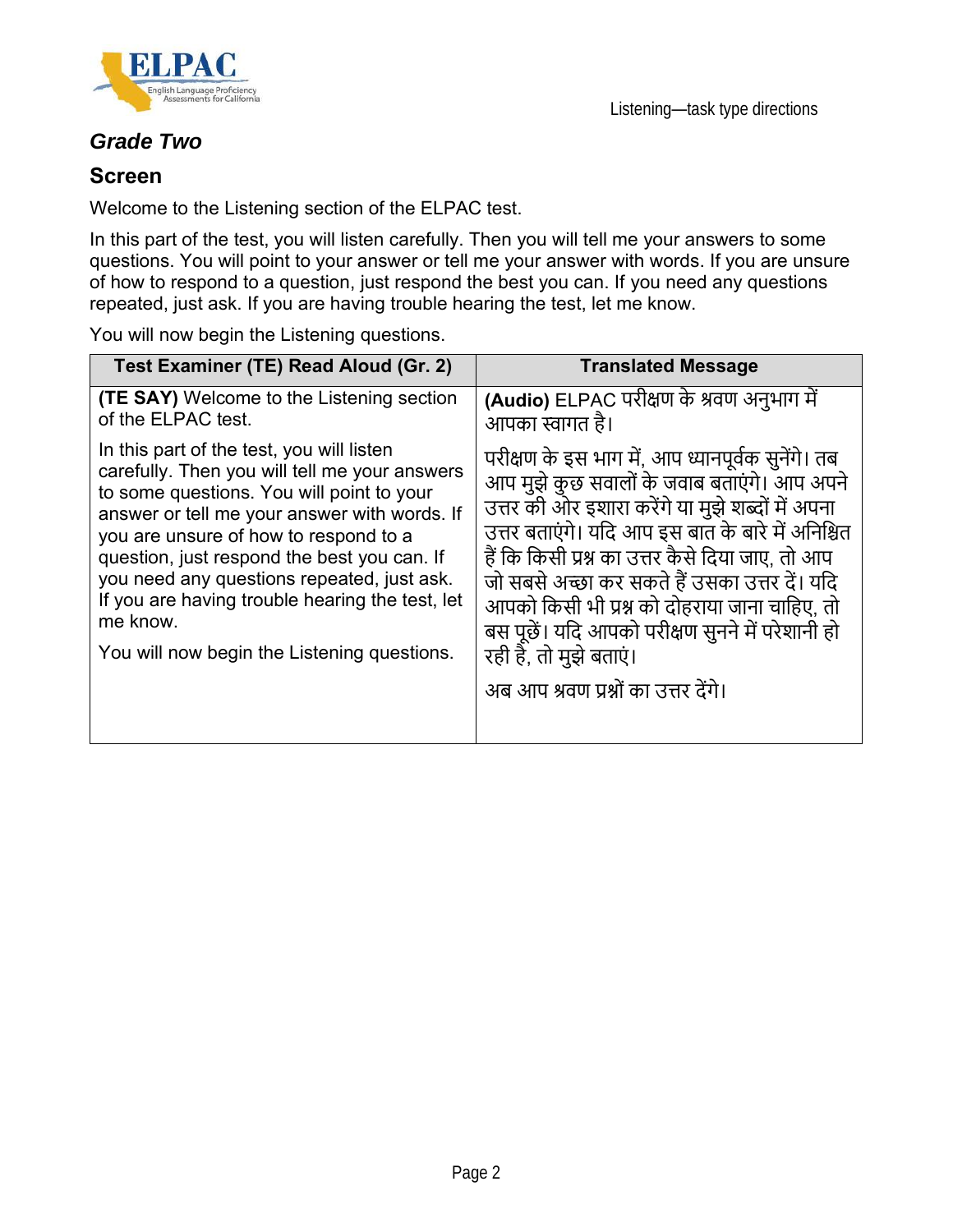



### *Grades Three Through Five*

### **Screen**

Welcome to the Listening section of the ELPAC test.

Make sure your desk is clear of all books, backpacks, cell phones, and electronic devices. These may not be used during the test.

In the Listening section, you will hear conversations, stories, and presentations. Use the  $\bullet$ PLAY button to listen to them. You will hear them only once, so listen carefully.

Each question on the Listening test has a  $\bullet$  PLAY button. You can use the  $\bullet$  PLAY button at any time to hear the questions again. You must answer all the questions that go with each recording before you can go on to the next recording.

As you listen, you may take notes on scratch paper or you may take notes in the notepad section of the test.

When you are ready, select **Next** to begin the Listening questions.

| Recorded Audio (Gr. 3-5)                                                                                                                                                                                                                                               | <b>Translated Message</b>                                                                                                                                                                                                                                           |
|------------------------------------------------------------------------------------------------------------------------------------------------------------------------------------------------------------------------------------------------------------------------|---------------------------------------------------------------------------------------------------------------------------------------------------------------------------------------------------------------------------------------------------------------------|
| (Audio) Welcome to the Listening section of<br>the ELPAC test.                                                                                                                                                                                                         | (Audio) ELPAC परीक्षण के श्रवण अनुभाग में<br>आपका स्वागत है।                                                                                                                                                                                                        |
| Make sure your desk is clear of all books,<br>backpacks, cell phones, and electronic<br>devices. These may not be used during the<br>test.                                                                                                                             | सुनिश्चित करें कि आपकी मेज साफ हैं और सभी<br>पुस्तकें, बैकपैक्स, सेल फोन और इलेक्टॉनिक<br>उपकरण हटा लिए गए हैं। इनका उपयोग परीक्षण<br>के दौरान नहीं किया जा सकता है।                                                                                                |
| In the Listening section, you will hear<br>conversations, stories, and presentations.<br>Use the $\bullet$ PLAY button to listen to them.<br>You will hear them only once, so listen<br>carefully.                                                                     | श्रवण अनुभाग में, आपको वार्तालाप, कहानियाँ और<br>प्रस्तुतियाँ सुनाई देगी। उन्हें सुनने के लिए <b>C</b> प्ले<br>बटन का उपयोग करें। आप उन्हें केवल एक बार<br>सुनेंगे, इसलिए ध्यान से सुनें।                                                                           |
| Each question on the Listening test has a<br><b>O</b> PLAY button. You can use the <b>O</b> PLAY<br>button at any time to hear the questions<br>again. You must answer all the questions<br>that go with each recording before you can<br>go on to the next recording. | श्रवण परीक्षण के प्रत्येक प्रश्न में एक <b>© प्ले</b> बटन<br>होता है। प्रश्न को फिर से सुनने के लिए आप किसी भी<br>समय �े प्ले बटन को दबा सकते हैं। अगली<br>रिकॉर्डिंग पर जाने से पहले आपको प्रत्येक रिकॉर्डिंग<br>के साथ जाने वाले सभी प्रश्नों का उत्तर देना होगा। |
| As you listen, you may take notes on<br>scratch paper or you may take notes in the<br>notepad section of the test.                                                                                                                                                     | जब आप सुन रहें हों तब  आप स्क्रैच पेपर पर या<br>परीक्षण के नोटपैड अनुभाग में नोट्स ले सकते हैं।                                                                                                                                                                     |
| When you are ready, select <b>Next</b> to begin<br>the Listening questions.                                                                                                                                                                                            | जब आप तैयार हो, तो श्रवण प्रश्नों को सुनने के लिए<br><b>नेक्स्ट</b> क्लिक करें।                                                                                                                                                                                     |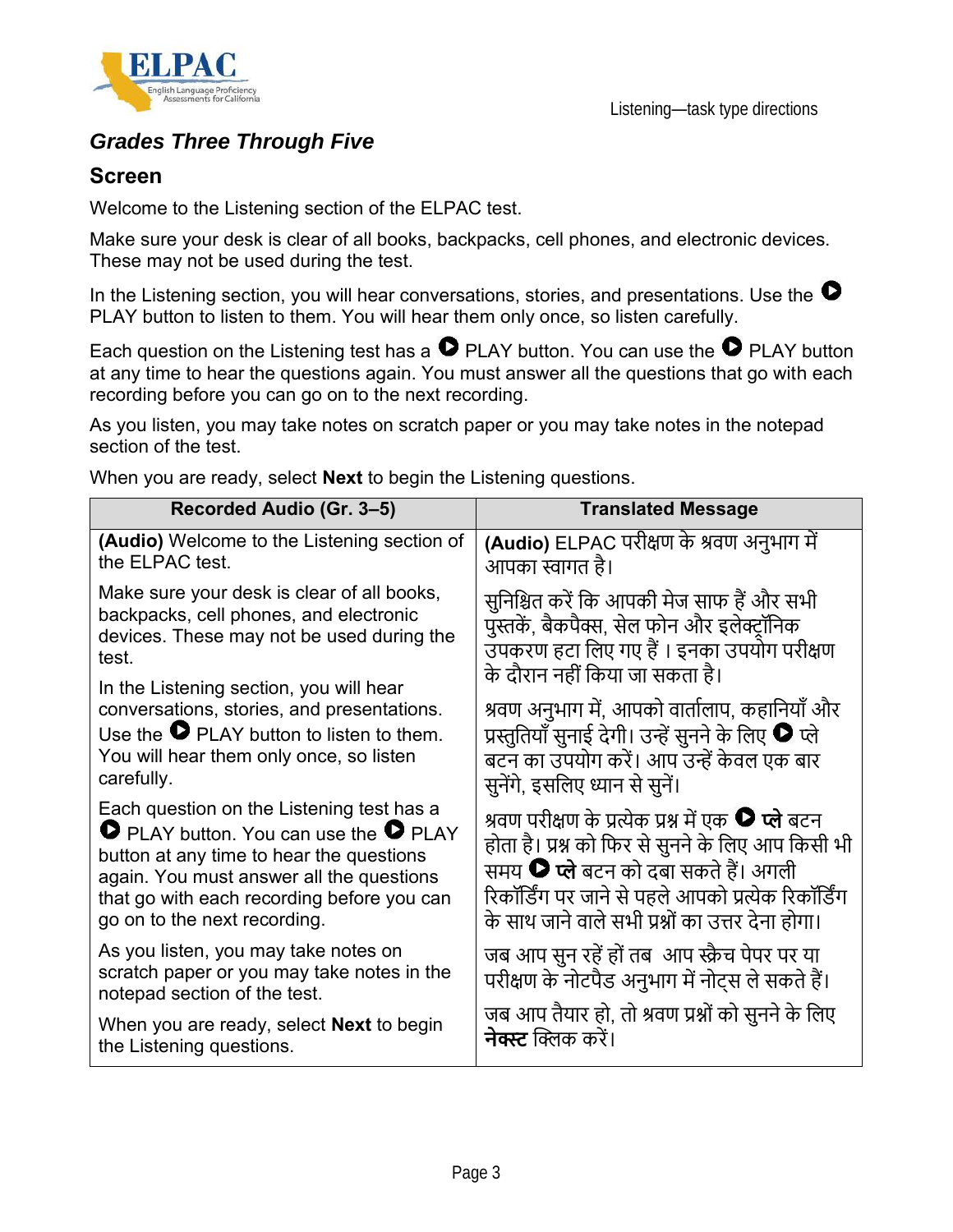

Listening—task type directions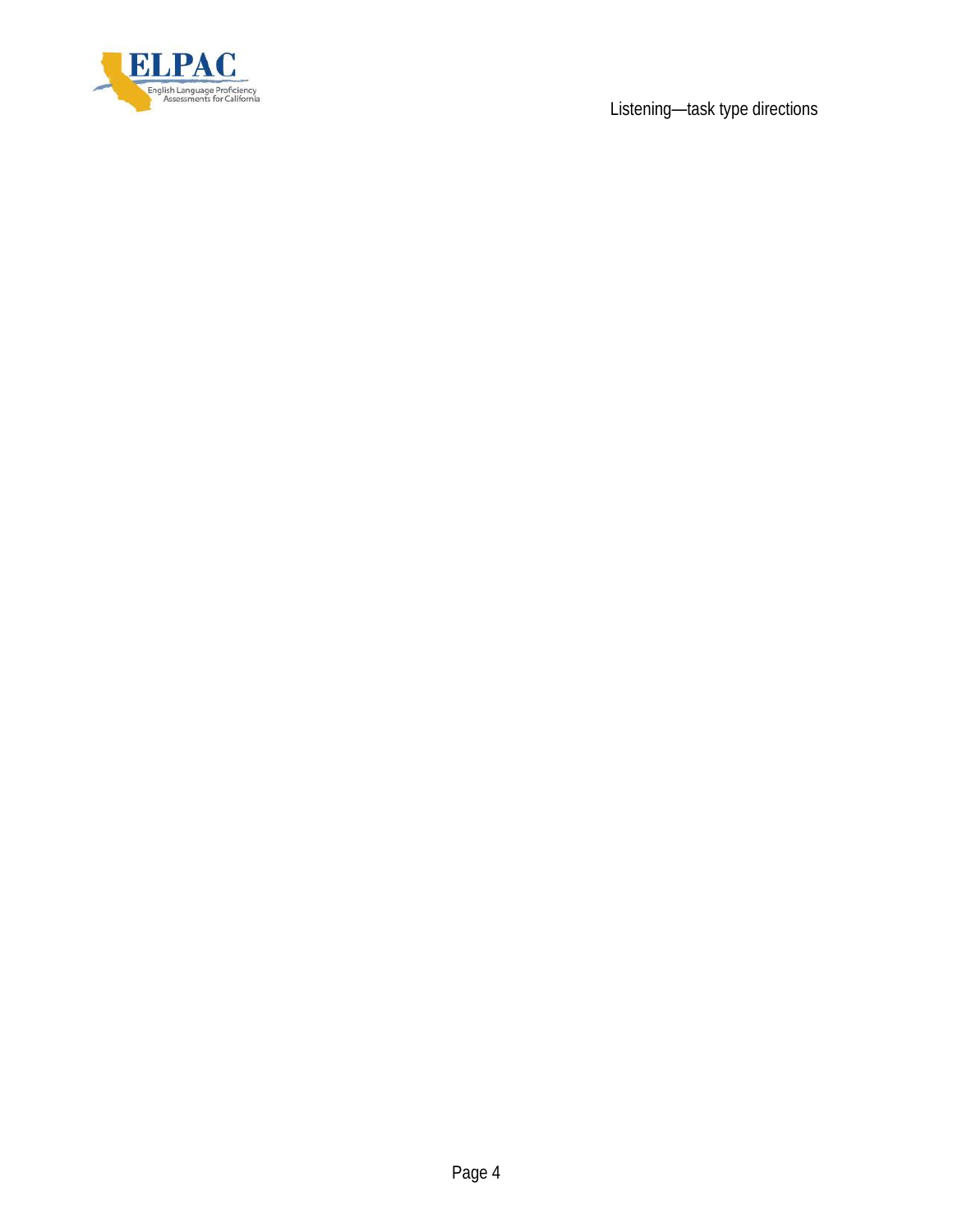

### *Grades Six Through Twelve*

### **Screen**

Welcome to the Listening section of the ELPAC test.

Make sure your desk is clear of all books, backpacks, cell phones, and electronic devices. These may not be used during the test.

In the Listening section, you will hear conversations and presentations. Use the  $\bullet$  PLAY button to listen to them. You will hear them only once, so listen carefully.

Each question on the Listening test has a  $\bullet$  PLAY button. You can use the  $\bullet$  PLAY button at any time to hear the questions again. You must answer all the questions that go with each recording before you can go on to the next recording.

As you listen, you may take notes on scratch paper or you may take notes in the notepad section of the test.

| When you are ready, select <b>Next</b> to begin the Listening questions. |  |  |
|--------------------------------------------------------------------------|--|--|
|                                                                          |  |  |

| <b>Translated Message</b>                                                                                                                                                                                                                |
|------------------------------------------------------------------------------------------------------------------------------------------------------------------------------------------------------------------------------------------|
| (Audio) ELPAC परीक्षण के श्रवण अनुभाग में<br>आपका स्वागत है।                                                                                                                                                                             |
| सुनिश्चित करें कि आपकी मेज साफ हैं और सभी<br>पुस्तकें, बैकपैक्स, सेल फोन और इलेक्ट्रॉनिक<br>उपकरण हटा लिए गए हैं। इनका उपयोग परीक्षण<br>के दौरान नहीं किया जा सकता है।                                                                   |
| श्रवण अनुभाग में, आपको वार्तालाप और प्रस्तुतियाँ<br>सुनाई देगी। उन्हें सुनने के लिए <b>© प्ले</b> बटन का<br>उपयोग करें। आप उन्हें केवल एक बार सनेंगे.                                                                                    |
| इसलिए ध्यान से सुनें।<br>श्रवण परीक्षण के प्रत्येक प्रश्न में एक <b>© प्ले</b> बटन<br>होता है। प्रश्न को फिर से सुनने के लिए आप किसी भी<br>समय �े प्ले बटन को दबा सकते हैं। अगली<br>रिकॉर्डिंग पर जाने से पहले आपको प्रत्येक रिकॉर्डिंग  |
| के साथ जाने वाले सभी प्रश्नों का उत्तर देना होगा।<br>जब आप सुन रहें हों तब , आप स्क्रैच पेपर पर या<br>परीक्षण के नोटपैड अनुभाग में नोट्स ले सकते हैं।<br>जब आप तैयार हो, तो श्रवण प्रश्नों को सुनने के लिए<br><b>नेक्स्ट</b> क्लिक करें। |
|                                                                                                                                                                                                                                          |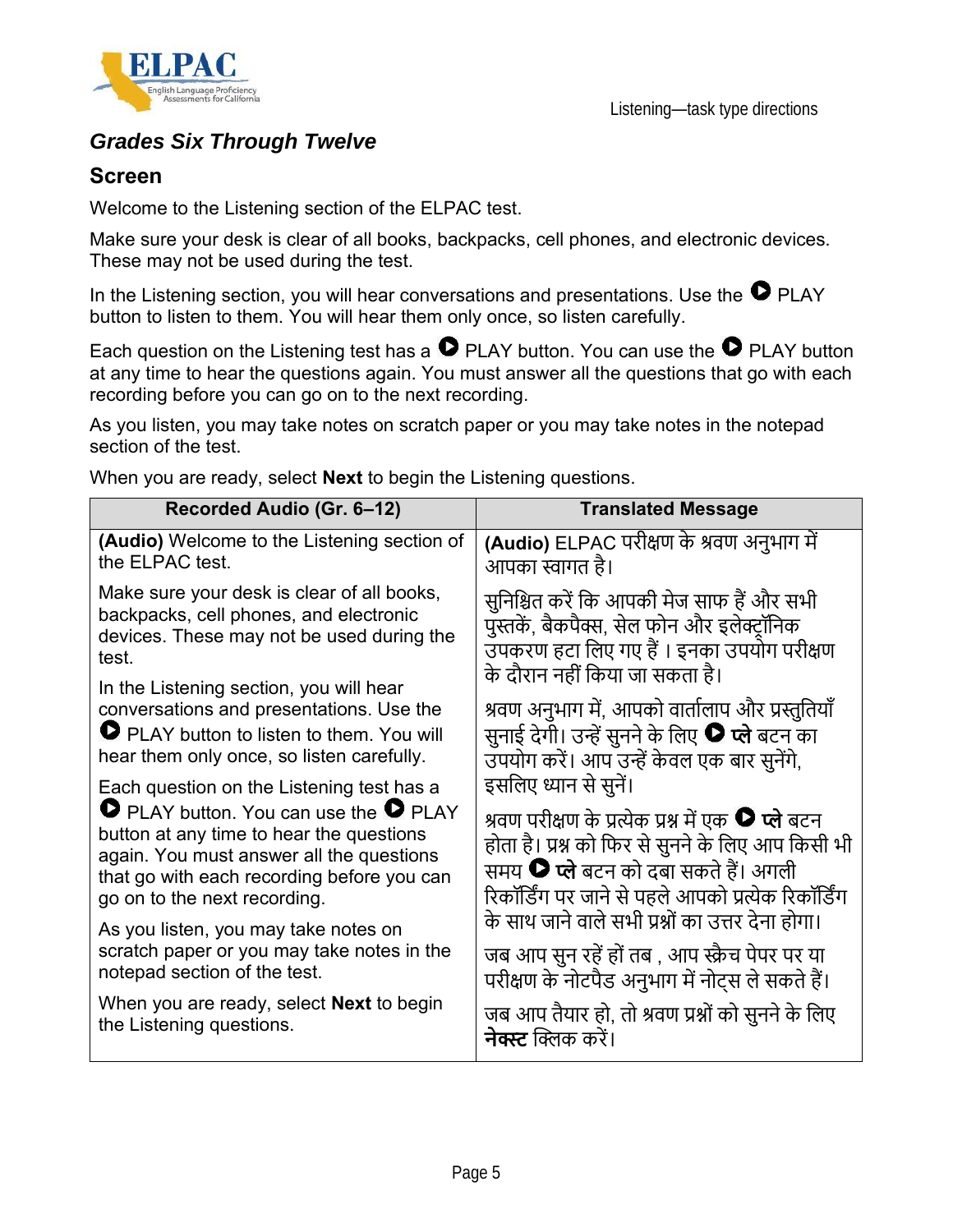

## *Kindergarten Through Grade Two Review Screen*

### **Screen**

#### **Congratulations, you reached the end of the test!**

Thank you for your attention and hard work.

If there are any questions you marked for review, they will be displayed in the box below. Please finish reviewing any questions you want to, then select Submit Test at the bottom of the screen.

| Test Examiner (TE) Read Aloud (Gr. K-2) | <b>Translated Message</b>              |
|-----------------------------------------|----------------------------------------|
| (TE SAY) Congratulations, you reached   | (TE SAY) बधाई हो, आप परीक्षण के अंत तक |
| the end of the test!                    | पहुँच चुके हैं!                        |
| Thank you for your attention and hard   | ध्यान देने और कडी मेहनत करने के लिए    |
| work.                                   | धन्यवाट।                               |

### *Grades Three Through Twelve Review Screen*

### **Screen**

#### **Congratulations, you reached the end of the test!**

Thank you for your attention and hard work.

If there are any questions you marked for review, they will be displayed in the box below. Please finish reviewing any questions you want to, then select Submit Test at the bottom of the screen.

| Recorded Audio (Gr. 3-12)               | <b>Translated Message</b>                                                                                                                                                                                                                         |
|-----------------------------------------|---------------------------------------------------------------------------------------------------------------------------------------------------------------------------------------------------------------------------------------------------|
| N/A (No recorded audio for this screen) | (Screen text) बधाई हो, आप श्रवण परीक्षण के<br>अंत तक पहुँच चुके हैं!                                                                                                                                                                              |
|                                         | ध्यान देने और कड़ी मेहनत करने के लिए धन्यवाद।                                                                                                                                                                                                     |
|                                         | यदि फिर से देखने के लिए आपके द्वारा चिन्हित कोई<br>प्रश्न हैं, तो उन्हें नीचे दिए गए बॉक्स में प्रदर्शित किया<br>जाएगा। कृपया अपने इच्छित किसी भी प्रश्न को फिर<br>एक बार जांच पड़ताल करें, फिर स्क्रीन के नीचे<br>सबमिट टेस्ट बटन पर क्लिक करें। |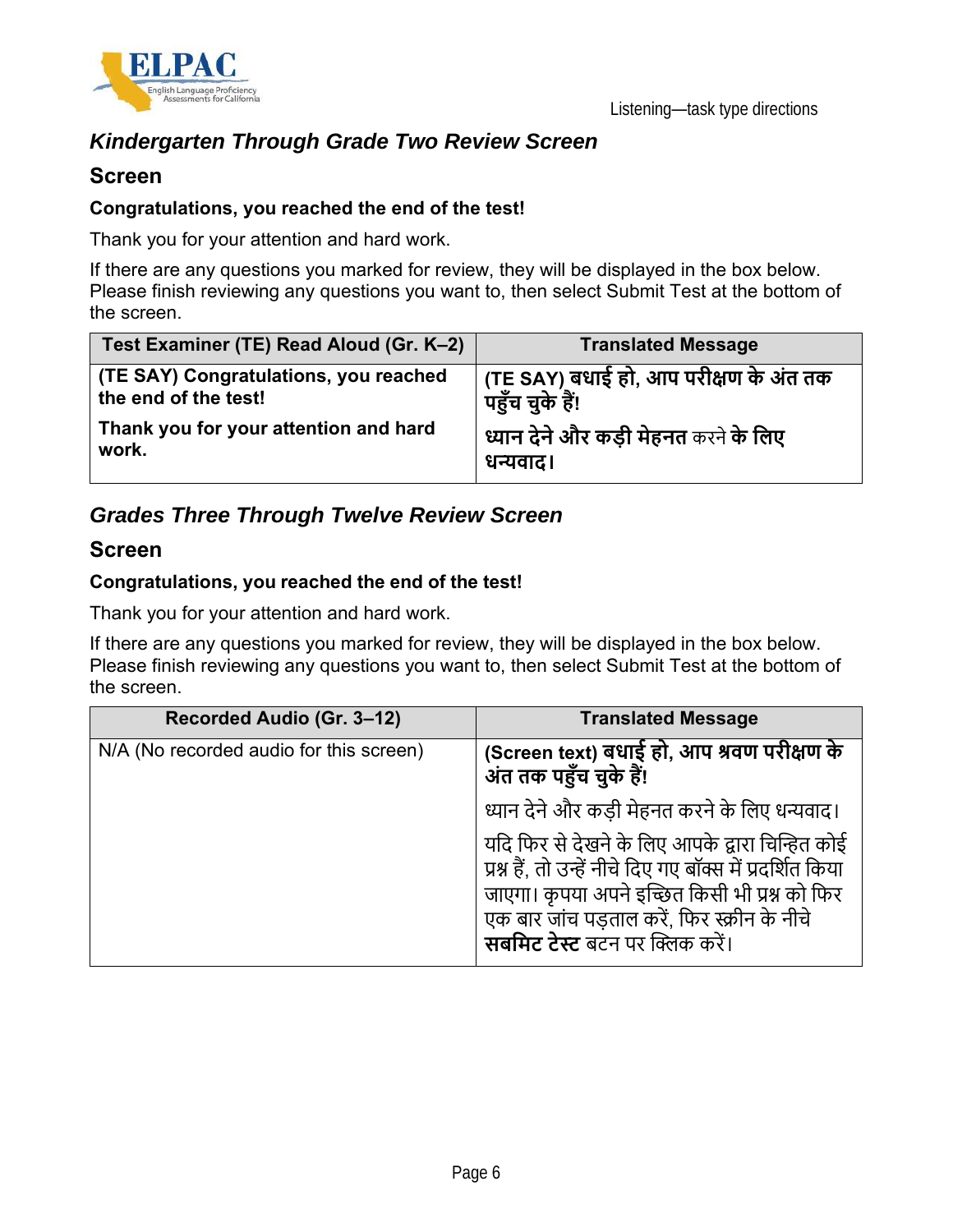

# **Listening—task type directions**

| Task                                      | Grade       | <b>Message</b>                 | <b>Translated</b><br><b>Message</b> |
|-------------------------------------------|-------------|--------------------------------|-------------------------------------|
| Listen to a Short<br>Exchange             | Grades K-12 | Listen to a<br>conversation.   | वार्तालाप को सुनें।                 |
| Listen to a<br>Classroom<br>Conversation  | Grades 1-12 | Listen to a<br>conversation.   | वार्तालाप को सुनें।                 |
| Listen to a Story                         | Grades K-5  | Listen to a story.             | कहानी सुनें।                        |
| Listen to an Oral<br>Presentation         | Grades K-12 | Listen to some<br>information. | कुछ जानकारी सुनें।                  |
| Listen to a Speaker<br>Support an Opinion | Grades 6-12 | Listen to a<br>conversation.   | वातोलाप को सुनें।                   |

# **Reading—Domain-level Directions**

# *Kindergarten Through Grade One*

### **Screen**

Reading Test

| Test Examiner (TE) Read Aloud (Gr. K-1)                                                                                                                                                                                                                                                                                                                        | <b>Translated Message</b>                                                                                                                                                                                                                                                                                                                                                |
|----------------------------------------------------------------------------------------------------------------------------------------------------------------------------------------------------------------------------------------------------------------------------------------------------------------------------------------------------------------|--------------------------------------------------------------------------------------------------------------------------------------------------------------------------------------------------------------------------------------------------------------------------------------------------------------------------------------------------------------------------|
| (TE SAY) This is the Reading section of<br>the ELPAC test.                                                                                                                                                                                                                                                                                                     | (TE SAY) ELPAC परीक्षण के पठन अनुभाग में<br>आपका स्वागत है।                                                                                                                                                                                                                                                                                                              |
| In this part of the test, we are going to<br>read together. I will ask you some<br>questions. You will point to your answer<br>or tell me your answer with words. If you<br>are unsure of how to respond to a<br>question, just respond the best you can.<br>If you need me to repeat a question, just<br>ask.<br>You will now begin the Reading<br>questions. | परीक्षण के इस भाग में, हम एक साथ पढ़ने जा<br>रहे हैं। मैं आपसे कुछ सवाल पूछुंगा। आप अपने<br>उत्तर की ओर इशारा करेंगे या मुझे शब्दों द्वारा<br>अपना उत्तर बताएंगे। यदि आप उत्तर के बारे में<br>अनिश्चित हैं, तो जो आप सबसे अच्छा उत्तर<br>समझते हैं उसे दें।<br>यदि आपको मुझसे कोई प्रश्न दोहराने की<br>आवश्यकता है, तो जरूर पूछें.<br>अब आप पठन प्रश्नों का उत्तर देंगे। |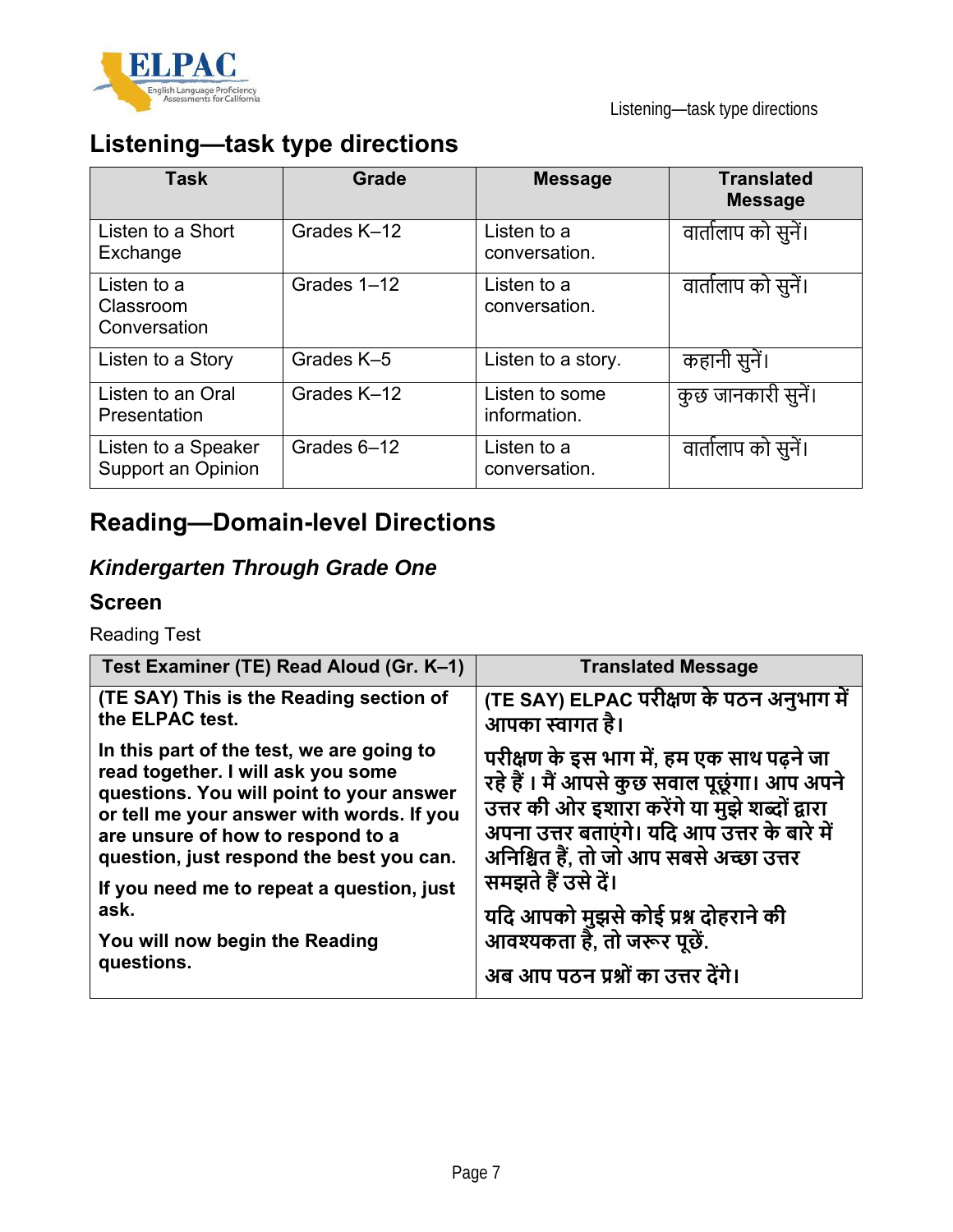

### *Grade Two*

#### **Screen**

This is the Reading section of the ELPAC test.

In this part of the test, we are going to read together. I will ask you some questions. You will point to your answer or tell me your answer with words. If you are unsure of how to respond to a question, just respond the best you can. If you need me to repeat a question, just ask.

You will now begin the Reading questions.

| Test Examiner (TE) Read Aloud (Gr. 2)                                                                                                                                                                                                                                                                                                                          | <b>Translated Message</b>                                                                                                                                                                                                                                                                                                                                         |
|----------------------------------------------------------------------------------------------------------------------------------------------------------------------------------------------------------------------------------------------------------------------------------------------------------------------------------------------------------------|-------------------------------------------------------------------------------------------------------------------------------------------------------------------------------------------------------------------------------------------------------------------------------------------------------------------------------------------------------------------|
| (TE SAY) This is the Reading section of<br>the ELPAC test.                                                                                                                                                                                                                                                                                                     | (TE SAY) ELPAC परीक्षण के पठन अनुभाग में<br>आपका स्वागत है।                                                                                                                                                                                                                                                                                                       |
| In this part of the test, we are going to<br>read together. I will ask you some<br>questions. You will point to your answer<br>or tell me your answer with words. If you<br>are unsure of how to respond to a<br>question, just respond the best you can.<br>If you need me to repeat a question, just<br>ask.<br>You will now begin the Reading<br>questions. | परीक्षण के इस भाग में, हम एक साथ पढ़ने जा<br>रहे हैं। मैं आपसे कुछ सवाल पूछुंगा। आप अपने<br>उत्तर की ओर इशारा करेंगे या मुझे शब्दों के साथ<br>अपना उत्तर बताएंगे। यदि आप अपना उत्तर देने<br>में अनिश्चित हैं. तो आप अपनी समझ से सबसे<br>अच्छा उत्तर दें। यदि आपको मुझसे कोई प्रश्न<br>दोहराने की आवश्यकता है, तो जरुर पूछें।अब<br>आप पठन प्रश्नों का उत्तर देंगे। |

### *Grades Three Through Twelve (Summative ELPAC)*

### **Screen**

Welcome to the Reading section of the ELPAC test.

Make sure your desk is clear of all books, backpacks, cell phones, and electronic devices. These may not be used during the test.

In this part of the test, you will read some passages and answer questions about them. Some passages may be student essays. Student essays may contain errors.

You must answer all the questions that go with each passage before you can go on to the next passage.

If you want any directions read to you during the test, just ask.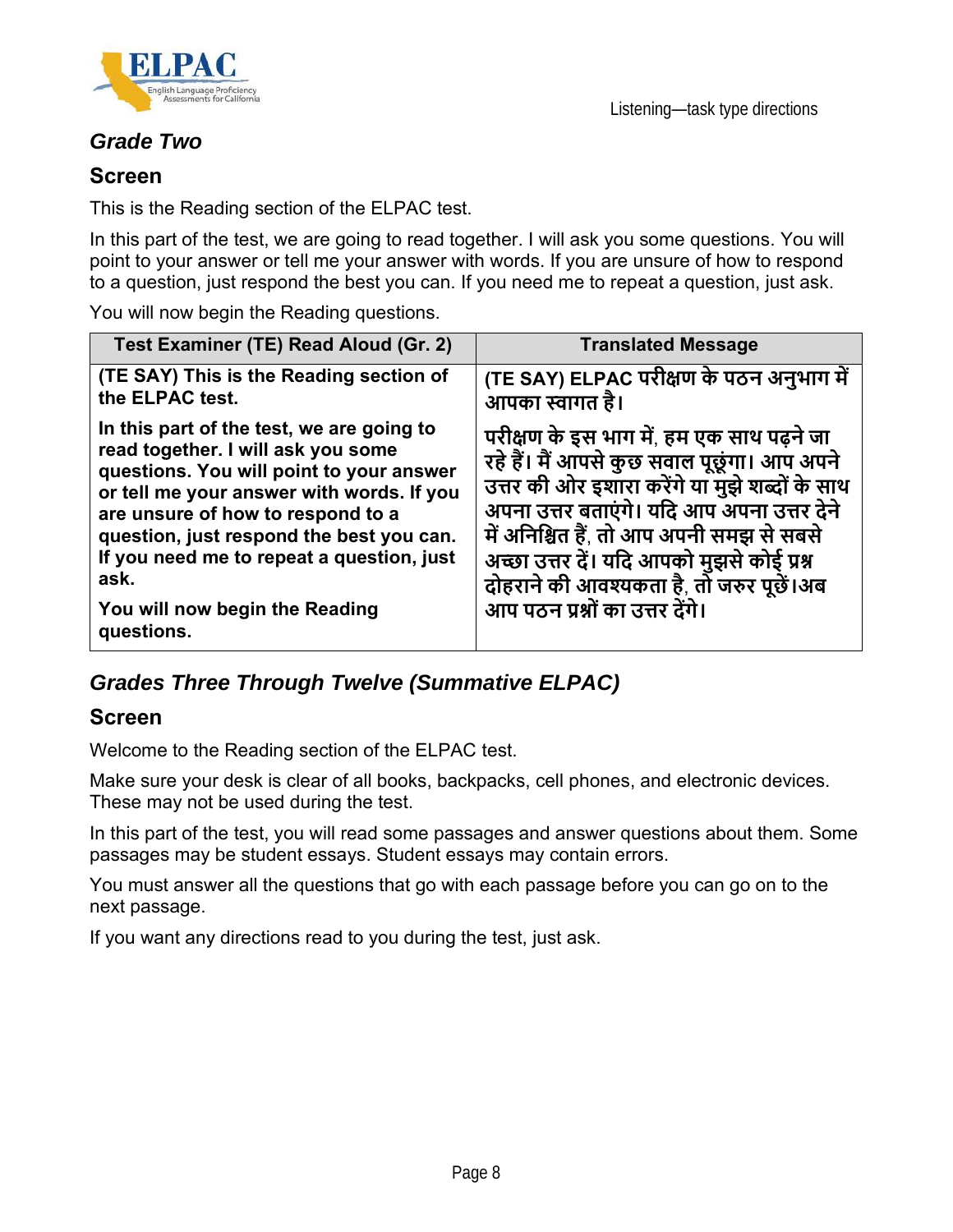

When you are ready, select **Next** to begin the Reading questions.

| Recorded Audio (Gr. 3-12)                                                                                                                                               | <b>Translated Message</b>                                                                                                                                        |
|-------------------------------------------------------------------------------------------------------------------------------------------------------------------------|------------------------------------------------------------------------------------------------------------------------------------------------------------------|
| <b>(Audio)</b> Welcome to the Reading section of                                                                                                                        | (Audio) ELPAC परीक्षण के पठन अनुभाग में                                                                                                                          |
| the ELPAC test.                                                                                                                                                         | आपका स्वागत है।                                                                                                                                                  |
| Make sure your desk is clear of all books,                                                                                                                              | सुनिश्चित करें कि आपकी मेज साफ हैं और सभी                                                                                                                        |
| backpacks, cell phones, and electronic                                                                                                                                  | पुस्तकें, बैकपैक्स, सेल फोन और इलेक्ट्रॉनिक                                                                                                                      |
| devices. These may not be used during the                                                                                                                               | उपकरण हटा लिए गए हैं । इनका उपयोग परीक्षण                                                                                                                        |
| test.                                                                                                                                                                   | के दौरान नहीं किया जा सकता है।                                                                                                                                   |
| In this part of the test, you will read some<br>passages and answer questions about<br>them. Some passages may be student<br>essays. Student essays may contain errors. | परीक्षण के इस भाग में, आप कुछ अंश पढ़ेंगे और<br>उनके बारे में प्रश्नों का उत्तर देंगे। कुछ अंश छात्रों<br>द्वारा लिखे गए निबंध हो सकते हैं। छात्रों द्वारा लिखित |
| You must answer all the questions that go                                                                                                                               | निबंधों में त्रुटियां हो सकती हैं।                                                                                                                               |
| with each passage before you can go on to                                                                                                                               | आपको उन सभी प्रश्नों का उत्तर देना है जो आपके                                                                                                                    |
| the next passage.                                                                                                                                                       | पास अगले अंश पर जाने से पहले प्रत्येक अंश से जाते                                                                                                                |
| If you want any directions read to you during<br>the test, just ask.                                                                                                    | हैं।                                                                                                                                                             |
| When you are ready, select <b>Next</b> to begin                                                                                                                         | यदि आप चाहते हैं कि निर्देशों को आपको पढकर                                                                                                                       |
| the Reading questions.                                                                                                                                                  | सुनाया जाए, तो जरुर पूछें।                                                                                                                                       |
|                                                                                                                                                                         | जब आप तैयार हो, तो पठन प्रश्नों को सुनने के लिए<br><b>नेक्स्ट</b> क्लिक करें।                                                                                    |

### *Grades Three Through Twelve (Initial ELPAC)*

### **Screen**

Welcome to the Reading section of the ELPAC test.

Make sure your desk is clear of all books, backpacks, cell phones, and electronic devices. These may not be used during the test.

At the beginning of this section of the test, you will see some pictures and you will choose the sentence that matches the picture. After that, you will read some passages and answer questions about them. Some passages may be student essays. Student essays may contain errors.

You must answer all the questions that go with each passage before you can go on to the next passage.

If you want any directions read to you during the test, just ask.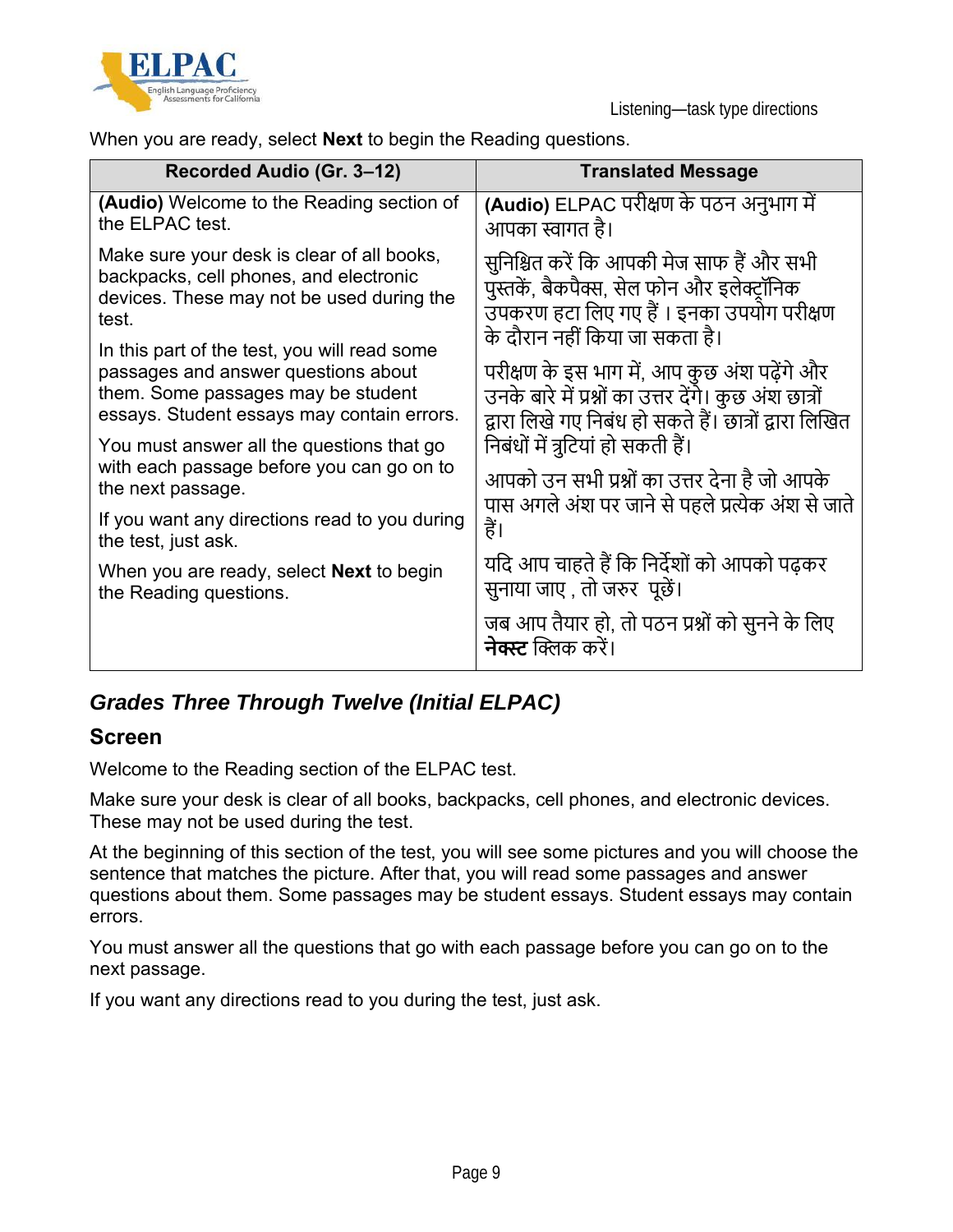



When you are ready, select **Next** to begin the Reading questions.

| Recorded Audio (Gr. 3-12)                                                                                                                                                                                                                                                                                                                           | <b>Translated Message</b>                                                                                                                                                                                                                                                                                   |
|-----------------------------------------------------------------------------------------------------------------------------------------------------------------------------------------------------------------------------------------------------------------------------------------------------------------------------------------------------|-------------------------------------------------------------------------------------------------------------------------------------------------------------------------------------------------------------------------------------------------------------------------------------------------------------|
| <b>(Audio)</b> Welcome to the Reading section of                                                                                                                                                                                                                                                                                                    | (Audio) ELPAC परीक्षण के पठन अनुभाग में                                                                                                                                                                                                                                                                     |
| the ELPAC test.                                                                                                                                                                                                                                                                                                                                     | आपका स्वागत है।                                                                                                                                                                                                                                                                                             |
| Make sure your desk is clear of all books,                                                                                                                                                                                                                                                                                                          | सुनिश्चित करें कि आपकी मेज साफ हैं और सभी                                                                                                                                                                                                                                                                   |
| backpacks, cell phones, and electronic                                                                                                                                                                                                                                                                                                              | पुस्तकें, बैकपैक्स, सेल फोन और इलेक्टॉनिक                                                                                                                                                                                                                                                                   |
| devices. These may not be used during the                                                                                                                                                                                                                                                                                                           | उपकरण हटा लिए गए हैं। इनका उपयोग परीक्षण                                                                                                                                                                                                                                                                    |
| test.                                                                                                                                                                                                                                                                                                                                               | के दौरान नहीं किया जा सकता है।                                                                                                                                                                                                                                                                              |
| At the beginning of this section of the test,<br>you will see some pictures and you will<br>choose the sentence that matches the<br>picture. After that, you will read some<br>passages and answer questions about<br>them. Some passages may be student<br>essays. Student essays may contain errors.<br>You must answer all the questions that go | परीक्षण के इस अनुभाग के प्रारंभ में, आपको कुछ<br>चित्र दिखाई देंगे और आप चित्र से मेल खाने वाला<br>वाक्य चुनेंगे। उसके बाद, आप कुछ अंश पढ़ेंगे और<br>उनके बारे में प्रश्नों का उत्तर देंगे। कुछ अंश छात्रों<br>द्वारा लिखे गए निबंध हो सकते हैं। छात्रों द्वारा लिखित<br>निबंधों में त्रूटियां हो सकती हैं। |
| with each passage before you can go on to                                                                                                                                                                                                                                                                                                           | आपको उन सभी प्रश्नों का उत्तर देना है जो आपके                                                                                                                                                                                                                                                               |
| the next passage.                                                                                                                                                                                                                                                                                                                                   | पास अगले अंश पर जाने से पहले प्रत्येक अंश से जाते                                                                                                                                                                                                                                                           |
| If you want any directions read to you during                                                                                                                                                                                                                                                                                                       | हैं।                                                                                                                                                                                                                                                                                                        |
| the test, just ask.                                                                                                                                                                                                                                                                                                                                 | यदि आप चाहते हैं कि निर्देशों को आपको पढकर                                                                                                                                                                                                                                                                  |
| When you are ready, select <b>Next</b> to begin<br>the Reading questions.                                                                                                                                                                                                                                                                           | सुनाया जाए , तो जरुर पूछें।<br>जब आप तैयार हो, तो पठन प्रश्नों को सुनने के लिए<br><b>नेक्स्ट</b> क्लिक करें।                                                                                                                                                                                                |

### *Kindergarten Through Grade Two Review Screen*

### **Screen**

#### **Congratulations, you reached the end of the test!**

Thank you for your attention and hard work.

If there are any questions you marked for review, they will be displayed in the box below. Please finish reviewing any questions you want to, then select Submit Test at the bottom of the screen.

| Test Examiner (TE) Read Aloud (Gr. K-2) | <b>Translated Message</b>               |
|-----------------------------------------|-----------------------------------------|
| (TE SAY) Congratulations, you reached   | (TE SAY) बधाई हो, आप  परीक्षण के अंत तक |
| the end of the test!                    | पहुँच चुके हैं!                         |
| Thank you for your attention and hard   | ध्यान देने और कडी मेहनत करने के लिए     |
| work.                                   | धन्यवाद।                                |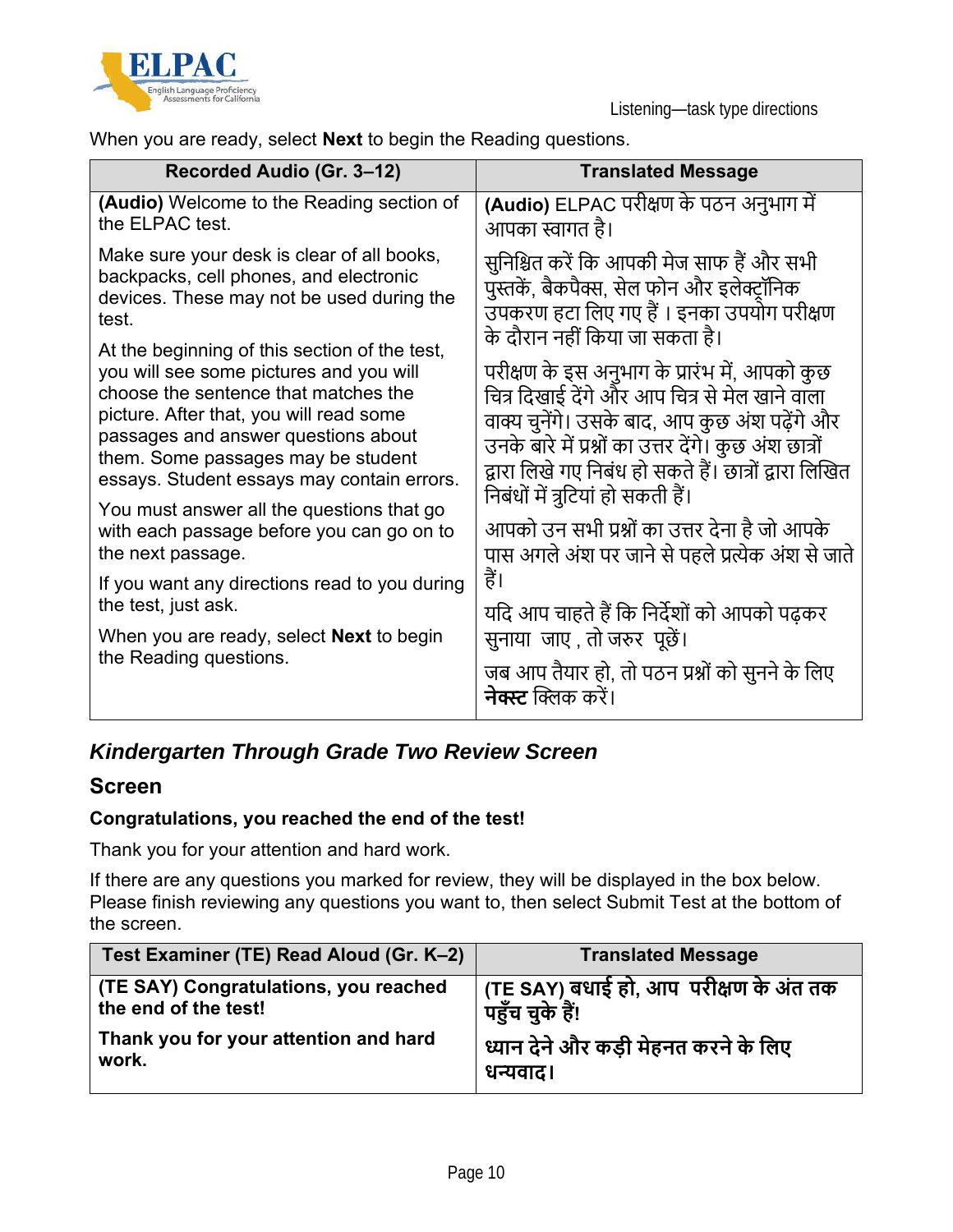

## *Grades Three Through Twelve Review Screen*

### **Screen**

#### **Congratulations, you reached the end of the test!**

Thank you for your attention and hard work.

If there are any questions you marked for review, they will be displayed in the box below. Please finish reviewing any questions you want to, then select Submit Test at the bottom of the screen.

| Recorded Audio (Gr. 3-12)               | <b>Translated Message</b>                                                                                                                                                                                                                             |
|-----------------------------------------|-------------------------------------------------------------------------------------------------------------------------------------------------------------------------------------------------------------------------------------------------------|
| N/A (No recorded audio for this screen) | (Screen text) बधाई हो, आप पठन परीक्षण के<br>अंत तक पहुँच चुके हैं!                                                                                                                                                                                    |
|                                         | ध्यान देने और कड़ी मेहनत करने के लिए<br>धन्यवाद।                                                                                                                                                                                                      |
|                                         | यदि फिर से देखने के लिए आपके द्वारा चिन्हित<br>कोई प्रश्न हैं, तो उन्हें नीचे दिए गए बॉक्स में<br>प्रदर्शित किया जाएगा। कृपया अपने इच्छित<br>किसी भी प्रश्न को फिर एक बार जांच पड़ताल<br>करें, फिर स्क्रीन के नीचे सबमिट टेस्ट बंटन पर<br>क्लिक करें। |

# **Reading—task type directions**

| <b>Task</b>      | <b>Grade</b> | <b>Message</b>       | <b>Translated</b><br><b>Message</b> |
|------------------|--------------|----------------------|-------------------------------------|
| Read-Along Word  | Kindergarten | We are going to read | हम एक साथ पढने जा                   |
| with Scaffolding |              | together.            | रहे हैं।                            |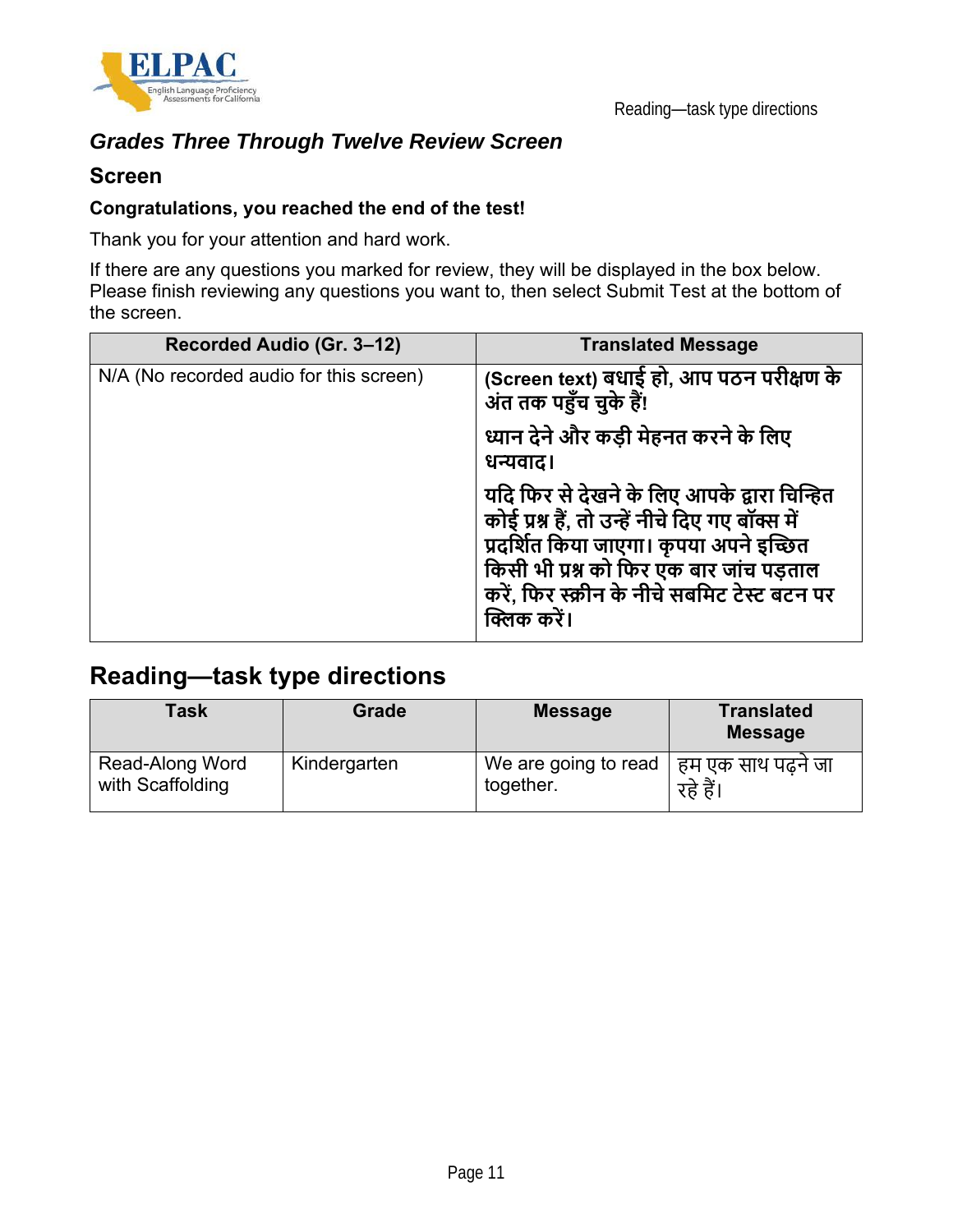

# Reading—task type directions (*continuation one*)

| <b>Task</b>                          | <b>Grade</b> | <b>Message</b>                                                                                      | <b>Translated Message</b>                                                                              |
|--------------------------------------|--------------|-----------------------------------------------------------------------------------------------------|--------------------------------------------------------------------------------------------------------|
| Read-Along Story<br>with Scaffolding | Grades K-1   | We are going to read<br>together.                                                                   | हम एक साथ पढ़ने जा रहे हैं।                                                                            |
|                                      |              | [Prompt language<br>should remain in                                                                | ।प्रॉम्प्ट की भाषा अंग्रेजी रहनी<br>चाहिए।                                                             |
|                                      |              | English]<br>Point to where we                                                                       | इशारा करें कि हमें कहाँ से<br>पढ़ना शुरू करना चाहिए।                                                   |
|                                      |              | should start reading.                                                                               | हम यहां से पढ़ना शुरू                                                                                  |
|                                      |              | We will start reading<br>here. Put your finger<br>here. Follow along with<br>your finger as I read. | करेंगे। अपनी उंगली यहां<br>रखें। जैसे मैं पढ़ते जाऊंगा,<br>पढ़ते समय अपनी उंगली के<br>साथ अनुसरण करें। |
|                                      |              | [Prompt language<br>should remain in<br>English]                                                    | प्रॉम्प्ट की भाषा अंग्रेजी रहनी<br>चाहिए।                                                              |
|                                      |              | Now I will read the story<br>to you. Listen while I<br>read.                                        | अब मैं आपको कहानी पढ़ के<br>सुनाऊँगा। जब मैं <b>पढ़ूं</b> , तब<br>सुनें।                               |
| Read-Along<br>Information            | Grades K-1   | Now we are going to<br>read together. Listen<br>while I read.                                       | हम एक साथ पढ़ने जा रहे हैं।<br>जब मैं <b>पढ़ं</b> , तब सुनें।                                          |
| <b>Read and Choose</b><br>a Word     | Grade 1      | Look at the picture.<br>Point to the word that<br>matches the picture.                              | चित्र को देखें। चित्र से मेल<br>खाने वाले शब्द की और<br>इशारा करें.                                    |
| <b>Read and Choose</b><br>a Word     | Grade 2      | Look at the picture.<br>Choose the word that<br>matches the picture.                                | चित्र को देखें। चित्र से मेल<br>खाने वाले शब्द को चुनें।                                               |
| <b>Read and Choose</b><br>a Sentence | Grade 1      | Look at the picture.<br>Point to the sentence<br>that matches the picture.                          | चित्र को देखें। चित्र से मेल<br>खाने वाले वाक्य की <b>ओर</b><br>इशारा करें.                            |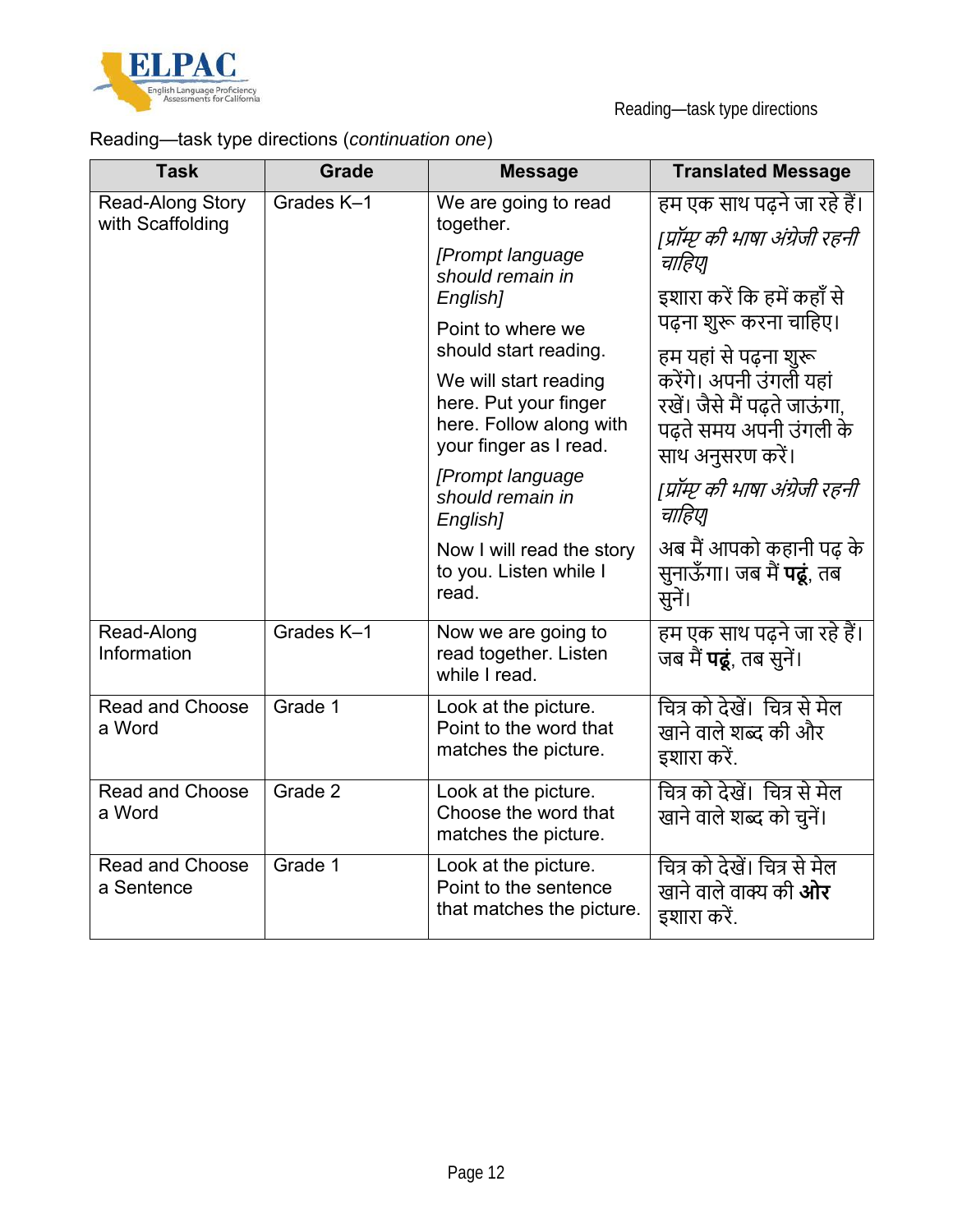

# Reading—task type directions (*continuation two*)

| <b>Task</b>                              | <b>Grade</b> | <b>Message</b>                                                                                                          | <b>Translated</b><br><b>Message</b>                                                                                              |
|------------------------------------------|--------------|-------------------------------------------------------------------------------------------------------------------------|----------------------------------------------------------------------------------------------------------------------------------|
| Read and Choose a<br>Sentence            | Grades 2-12  | Look at the picture.<br>Choose the<br>sentence that<br>matches the picture.                                             | चित्र को देखें। चित्र से<br>मेल खाने वाले वाक्य को<br>चुनें।                                                                     |
| Read a Short<br>Informational<br>Passage | Grade 1      | Now you are going<br>to read a text on<br>your own. I will ask<br>you some questions<br>about what you have<br>read.    | अब आप अपने दम पर<br>एक लिखित सामग्री को<br>पढने जा रहे हैं। आपने<br>जो पढ़ा है, उसके बारे<br>में मैं आपसे कुछ प्रश्न<br>पूछुंगा। |
| Read a Short<br>Informational<br>Passage | Grades 2-12  | Read the text, then<br>answer the<br>questions.                                                                         | लिखित सामग्री पढ़ें,<br>फिर प्रश्नों का उत्तर दें।                                                                               |
| Read a Student<br>Essay                  | Grades 3-12  | A student has written<br>an essay. The essay<br>may include errors.<br>Read the essay,<br>then answer the<br>questions. | एक छात्र ने निबंध<br>लिखा है। निबंध में<br>त्रुटियां हो सकती हैं।<br>निबंध पढ़ें, फिर प्रश्नों<br>का उत्तर दें।                  |
| Read a Literary<br>Passage               | Grade 1      | Now you are going<br>to read a story on<br>your own. Then you<br>will answer<br>questions about<br>what you have read.  | अब आप अपने दम पर<br>एक कहानी को पढने<br>जा रहे हैं। आपने जो<br>पढ़ा है, उसके बारे आप<br>कुछ प्रश्नों का उत्तर<br>देंगे।          |
| Read a Literary<br>Passage               | Grades 2-12  | Read the story, then<br>answer the<br>questions.                                                                        | कहानी पढ़ें, फिर प्रश्नों<br>का उत्तर दें।                                                                                       |
| Read an<br>Informational<br>Passage      | Grade 1      | Now you will read a<br>text on your own.<br>Then you will answer<br>some questions<br>about what you have<br>read.      | अब आप अपने दम पर<br>एक लिखित सामग्री<br>पढेंगे। आपने जो पढा<br>है, उसके बारे आप<br>कुछ प्रश्नों का उत्तर<br>देंगे।               |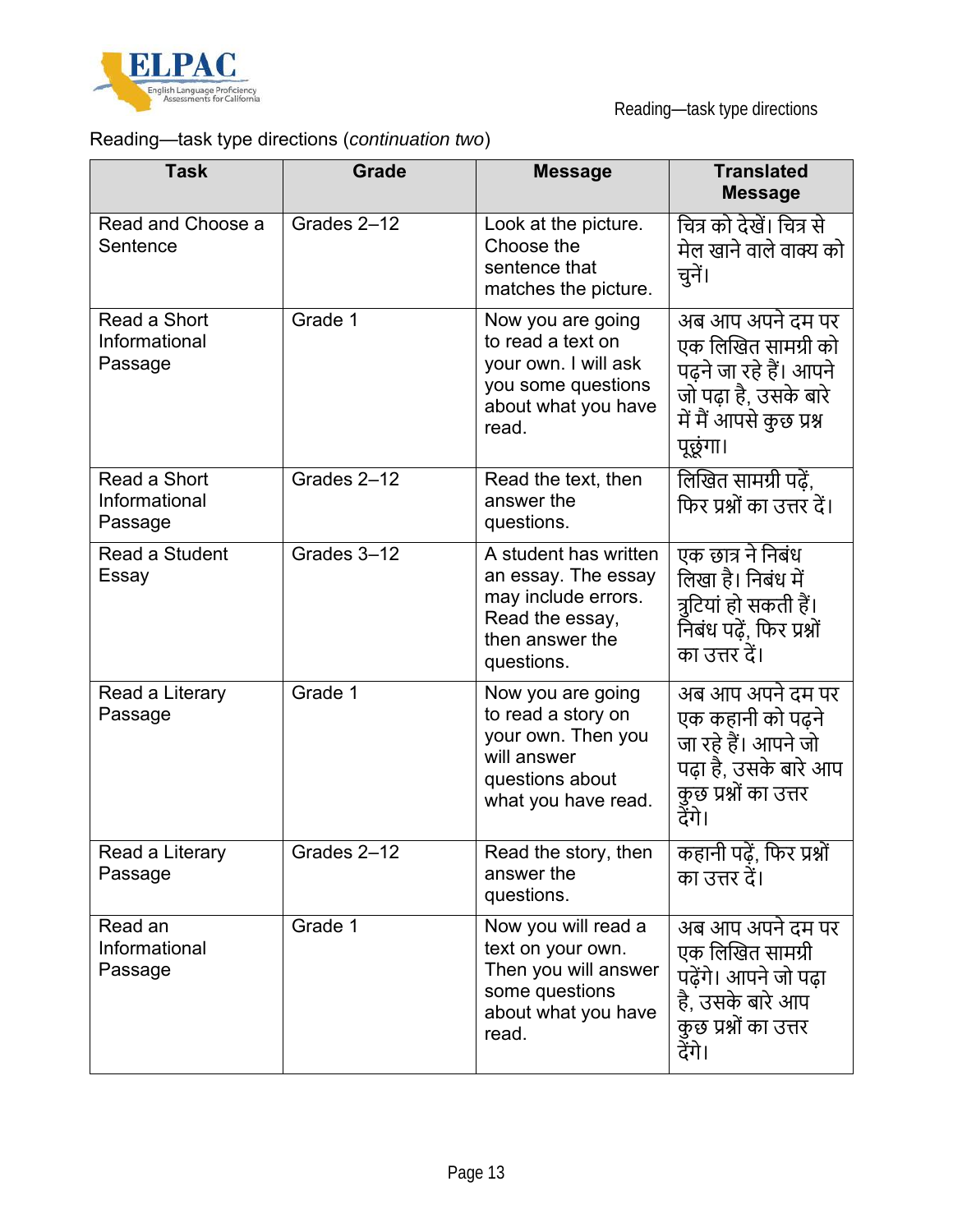

Reading—task type directions (*continuation three*)

| Task                                | Grade       | <b>Message</b>                                  | <b>Translated</b><br><b>Message</b>                  |
|-------------------------------------|-------------|-------------------------------------------------|------------------------------------------------------|
| Read an<br>Informational<br>Passage | Grades 2-12 | Read the text, then<br>answer the<br>questions. | , लिखित सामग्री पढ़ें, फिर<br>प्रश्नों का उत्तर दें। |

# **Writing—Domain-level Directions**

## *Kindergarten Through Grade Two*

### **Screen**

(No screen—all on paper)

| Test Examiner (TE) Read Aloud (Gr. K-2)       | <b>Translated Message</b>                        |
|-----------------------------------------------|--------------------------------------------------|
| (TE SAY) Today, you will take the ELPAC       | (TE SAY) आज, आप ELPAC लेखन परीक्षण               |
| Writing test. If you are unsure of how to     | देंगे। यदि आप इस बात के बारे में अनिश्चित हैं कि |
| respond to a question, just respond the       | किसी प्रश्न का उत्तर कैसे दिया जाए, तो आप        |
| best you can.                                 | अपनी समझ से सबसे अच्छा उत्तर दें।                |
| In this part of the test, you will write your | परीक्षण के इस भाग में, आप कुछ प्रश्नों के उत्तर  |
| answers to some questions on paper.           | कागज पर लिखेंगे।                                 |
| If you need any questions repeated, just      | यदि आप किसी प्रश्न को दोहराना चाहते हैं, तो      |
| ask.                                          | जरूर पूछें.                                      |
| You will now begin the Writing questions.     | अब आप लेखन प्रश्नों का उत्तर देंगे।              |

### *Grades Three Through Twelve*

### **Screen**

Welcome to the Writing section of the ELPAC test.

Make sure your desk is clear of all books, backpacks, cell phones, and electronic devices. These may not be used during the test.

Each question on the Writing test has a  $\bullet$  PLAY button. You can use the  $\bullet$  PLAY button at any time to hear the questions again.

In this part of the test you will type your responses to questions in the boxes provided.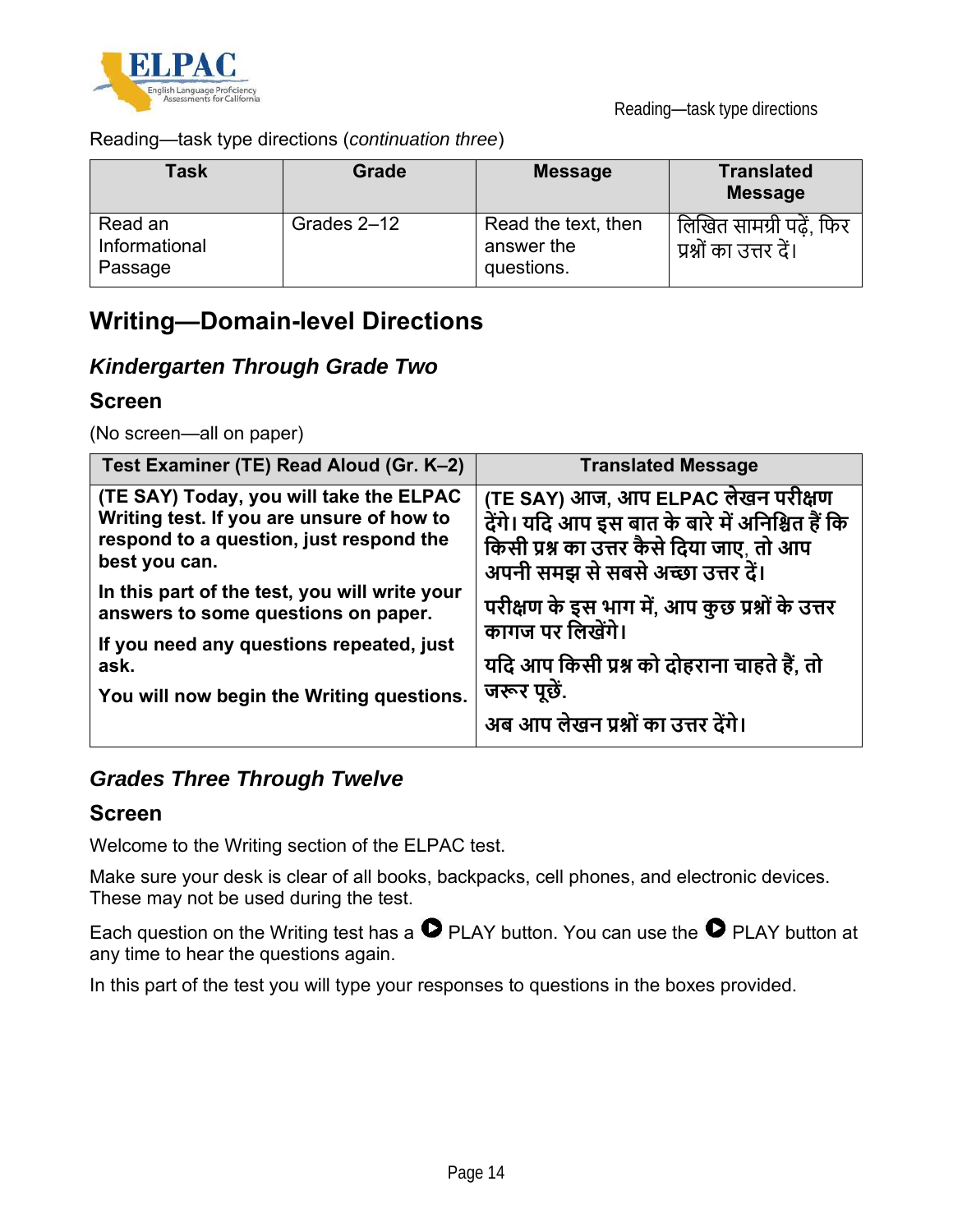

When you are ready, select **Next** to begin the Writing questions. Make sure to answer all questions in English.

| Recorded Audio (Gr. 3-12)                                                                                                                                 | <b>Translated Message</b>                                                                                                                         |
|-----------------------------------------------------------------------------------------------------------------------------------------------------------|---------------------------------------------------------------------------------------------------------------------------------------------------|
| (Audio) Welcome to the Writing section of                                                                                                                 | (Audio) ELPAC परीक्षण के लेखन अनुभाग में                                                                                                          |
| the ELPAC test.                                                                                                                                           | आपका स्वागत है।                                                                                                                                   |
| Make sure your desk is clear of all books,                                                                                                                | सुनिश्चित करें कि आपकी मेज साफ हैं और सभी                                                                                                         |
| backpacks, cell phones, and electronic                                                                                                                    | पुस्तकें, बैकपैक्स, सेल फोन और इलेक्ट्रॉनिक                                                                                                       |
| devices. These may not be used during the                                                                                                                 | उपकरण हटा लिए गए हैं। इनका उपयोग परीक्षण                                                                                                          |
| test.                                                                                                                                                     | के दौरान नहीं किया जा सकता है।                                                                                                                    |
| Each question on the Writing test has a $\bullet$<br>PLAY button. You can use the <sup>D</sup> PLAY<br>button at any time to hear the questions<br>again. | लेखन परीक्षण के प्रत्येक प्रश्न में एक © <b>प्ले</b> बटन<br>होता है। प्रश्न को फिर से सुनने के लिए आप किसी भी<br>समय �े प्ले बटन को दबा सकते हैं। |
| In this part of the test you will type your<br>responses to questions in the boxes<br>provided.                                                           | परीक्षण के इस भाग में  प्रश्नों के उत्तर देने के लिए<br>दिए गए बॉक्स में आप अपने उत्तर टाइप करेंगे।                                               |
| When you are ready, select <b>Next</b> to begin                                                                                                           | जब आप तैयार हो, तो लेखन प्रश्नों को सुनने के लिए                                                                                                  |
| the Writing questions. Make sure to answer                                                                                                                | <b>नेक्स्ट</b> चुनें। सुनिश्चित करें कि आप सभी प्रश्नों के                                                                                        |
| all questions in English.                                                                                                                                 | उत्तर अंग्रेजी में दे रहे हैं।                                                                                                                    |

# *Grades Three Through Twelve Review Screen*

### **Screen**

### **Congratulations, you reached the end of the test!**

Thank you for your attention and hard work.

If there are any questions you marked for review, they will be displayed in the box below. Please finish reviewing any questions you want to, then select Submit Test at the bottom of the screen.

| Recorded Audio (Gr. 3-12)               | <b>Translated Message</b>                                                                                                                                                                                                                         |
|-----------------------------------------|---------------------------------------------------------------------------------------------------------------------------------------------------------------------------------------------------------------------------------------------------|
| N/A (No recorded audio for this screen) | ' (Screen text) बधाई हो, आप लेखन परीक्षण के<br>अंत तक पहुँच चुके हैं!                                                                                                                                                                             |
|                                         | ध्यान देने और कड़ी मेहनत करने के लिए धन्यवाद।                                                                                                                                                                                                     |
|                                         | यदि फिर से देखने के लिए आपके द्वारा चिन्हित कोई<br>प्रश्न हैं, तो उन्हें नीचे दिए गए बॉक्स में प्रदर्शित किया<br>जाएगा। कृपया अपने इच्छित किसी भी प्रश्न को फिर<br>एक बार जांच पड़ताल करें, फिर स्क्रीन के नीचे<br>सबमिट टेस्ट बटन पर क्लिक करें। |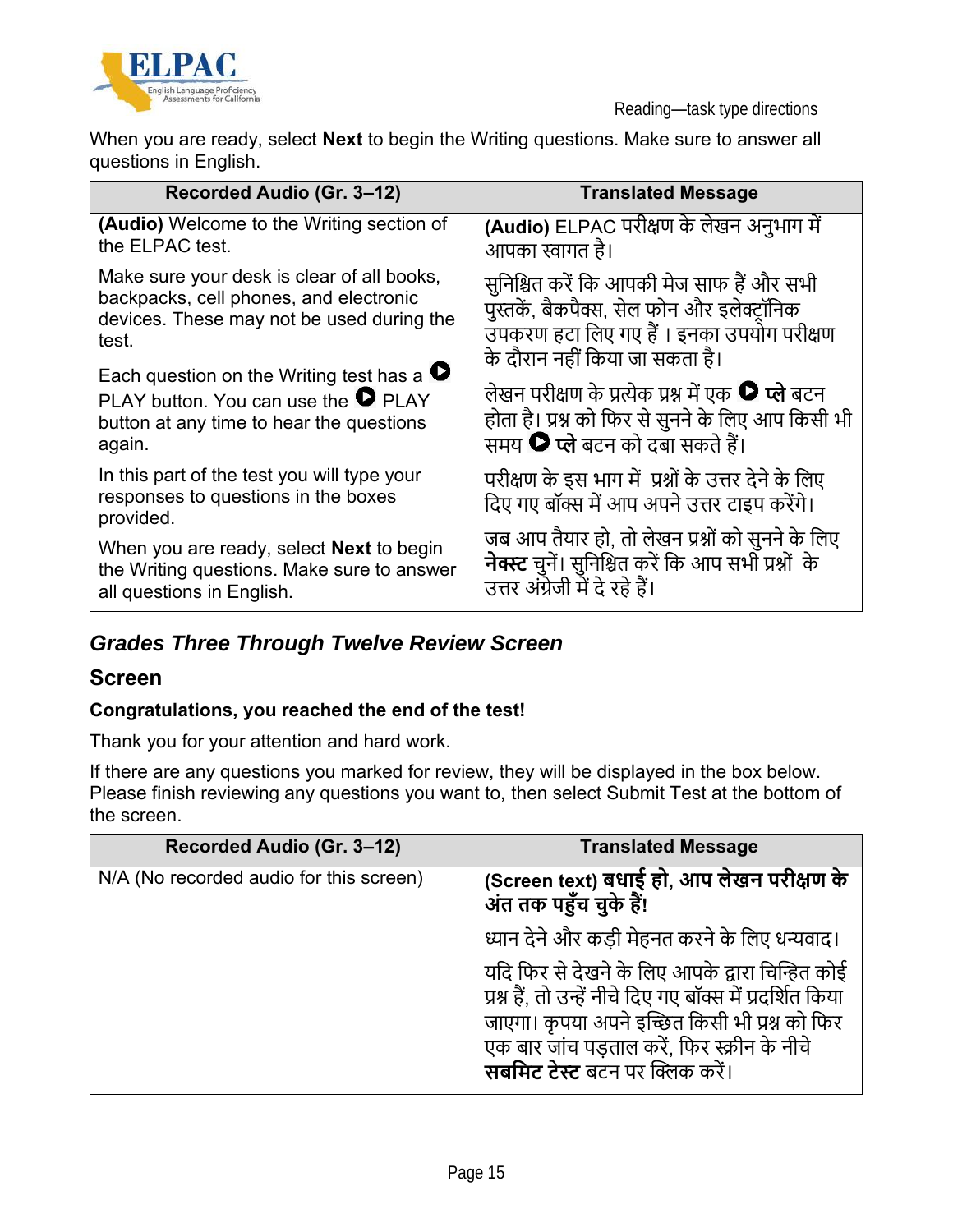

# **Writing—task type directions**

| <b>Task</b>                                       | <b>Grade</b> | <b>Message</b>                                                                                                                                                                                                                                                                                         | <b>Translated</b><br><b>Message</b>                                                                                                                                                                                                                                              |
|---------------------------------------------------|--------------|--------------------------------------------------------------------------------------------------------------------------------------------------------------------------------------------------------------------------------------------------------------------------------------------------------|----------------------------------------------------------------------------------------------------------------------------------------------------------------------------------------------------------------------------------------------------------------------------------|
| Label a Picture-<br>Word, with<br>Scaffolding     | Grades K-1   | Now we are going to<br>write some letters<br>and words together.                                                                                                                                                                                                                                       | अब हम कुछ अक्षरों और<br>शब्दों को एक साथ<br>लिखने जा रहे हैं।                                                                                                                                                                                                                    |
| Write a Story<br>Together with<br>Scaffolding     | Grades K-2   | We are going to<br>write a story<br>together.                                                                                                                                                                                                                                                          | हम एक साथ कहानी<br>लिखने जा रहे हैं।                                                                                                                                                                                                                                             |
| Write an<br><b>Informational Text</b><br>Together | Grades 1-2   | Now I am going to<br>tell you some<br>information. Listen<br>carefully. Then we<br>will write about what<br>we have learned.                                                                                                                                                                           | अब मैं आपको कुछ<br>जानकारी बताने जा रहा<br>हूँ। ध्यान से सुनें. फिर<br>हमने जो सीखा है, उसके<br>बारे में लिखेंगे।                                                                                                                                                                |
| Describe a Picture                                | Grade 1      | In this part of the<br>test, you will write a<br>sentence on your<br>own.                                                                                                                                                                                                                              | परीक्षण के इस भाग में,<br>आप अपने दम पर एक<br>वाक्य लिखेंगे।                                                                                                                                                                                                                     |
| Describe a Picture                                | Grade 2      | Write about what is<br>happening in the<br>picture.                                                                                                                                                                                                                                                    | तस्वीर में क्या हो रहा है<br>उसके बारे में लिखें।                                                                                                                                                                                                                                |
| Describe a Picture                                | Grades 3-12  | Imagine that you and<br>a partner are going<br>to describe a picture.<br>Your partner has<br>started writing a<br>paragraph about the<br>picture. The<br>paragraph may<br>contain errors. Read<br>your partner's<br>paragraph and then<br>follow the directions<br>for answering the<br>two questions. | कल्पना करें कि आप<br>और एक साथी एक चित्र<br>का वर्णन करने जा रहे<br>हैं। आपके साथी ने चित्र<br>के बारे में एक अनुच्छेद<br>लिखना प्रारंभ किया है.<br>अनुच्छेद में त्रुटियां हो<br>सकती हैं। अपने साथी<br>का अनुच्छेद पढ़ें, और<br>निर्देशों के अनुसार दो<br>प्रश्नों का उत्तर दे। |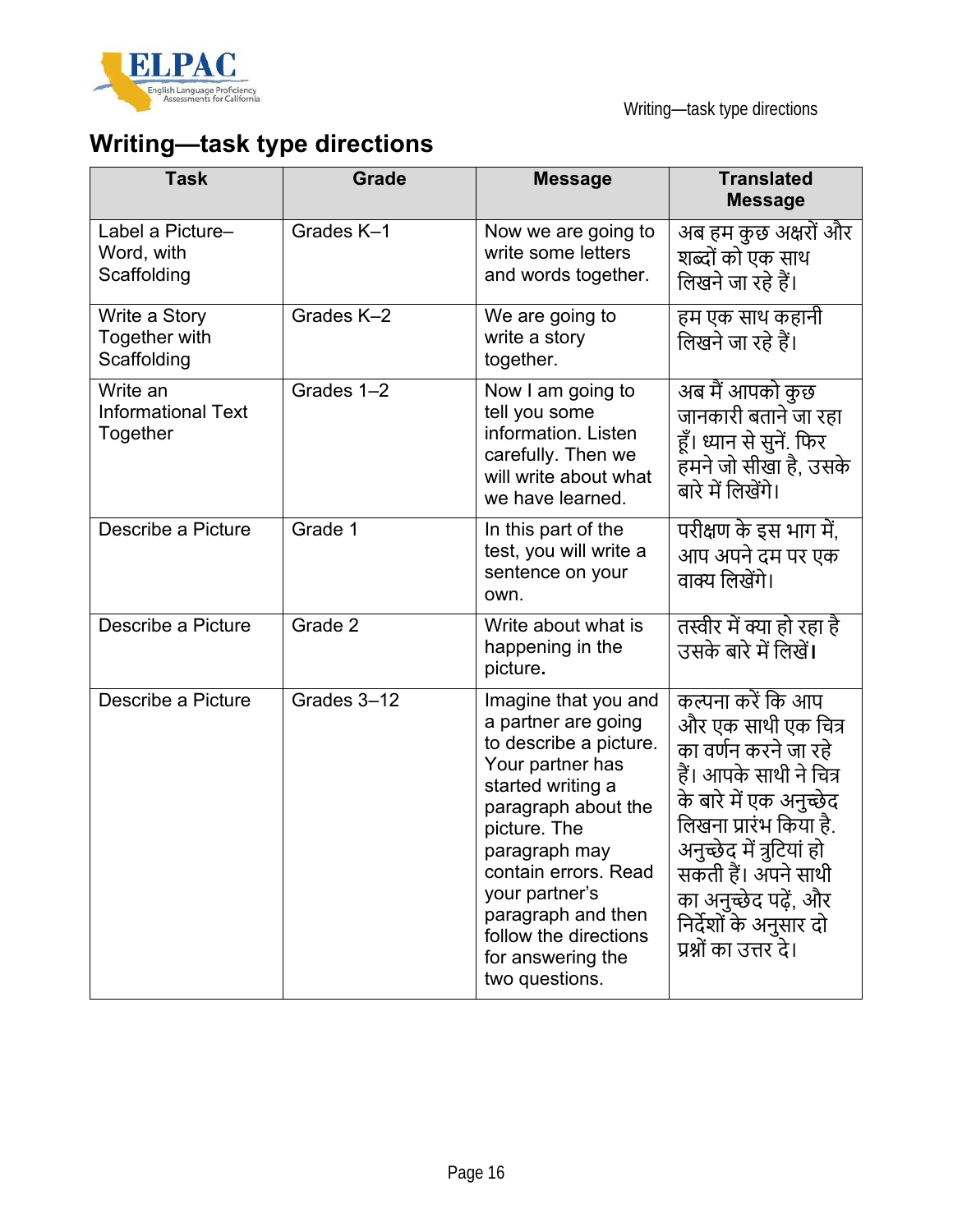

### Writing—task type directions (*continuation one*)

| <b>Task</b>                  | Grade   | <b>Message</b>                                                                                                                                                                                                                                                                 | <b>Translated</b><br><b>Message</b>                                                                                                                                                                                                                            |
|------------------------------|---------|--------------------------------------------------------------------------------------------------------------------------------------------------------------------------------------------------------------------------------------------------------------------------------|----------------------------------------------------------------------------------------------------------------------------------------------------------------------------------------------------------------------------------------------------------------|
| Write About an<br>Experience | Grade 1 | You are going to<br>write in English<br>about something that<br>happened to you.<br>[Prompt should<br>remain in English]<br>You should write<br>at least one<br>complete<br>sentence.<br>Use descriptions,<br>details, and<br>examples to<br>make your writing<br>interesting. | जो कुछ आपके साथ<br>हुआ उसके बारे में आप<br>अंग्रेजी में लिखने जा रहे<br>हैं।<br> प्रॉम्पू अंग्रेजी में रहना<br>चाहिए।<br>आपको कम से कम<br>एक पूर्ण वाक्य<br>लिखना चाहिए.<br>अपने लेखन को<br>रोचक बनाने के लिए<br>वर्णन. विवरण और<br>उदाहरणों का<br>उपयोग करें. |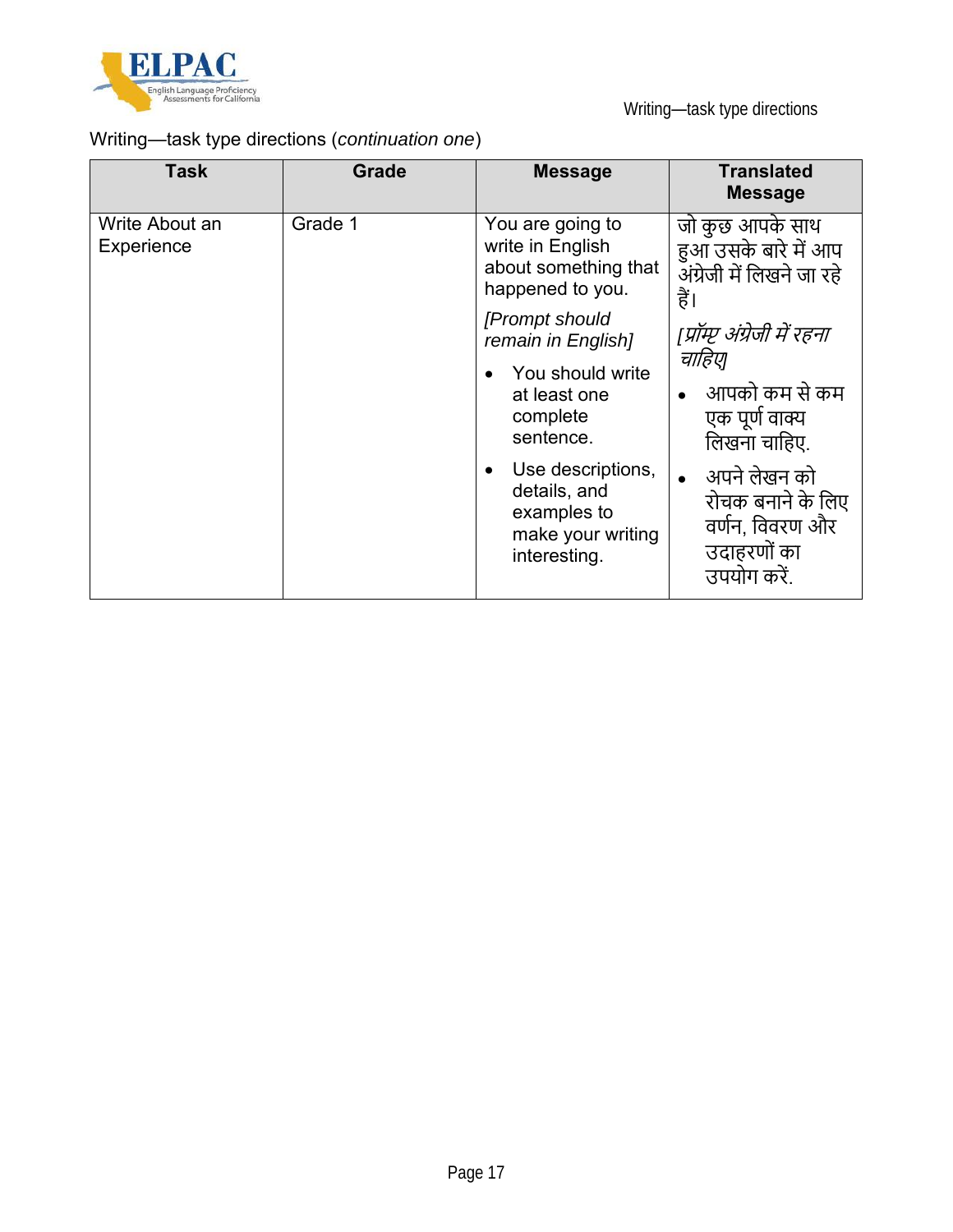

# Writing—task type directions (*continuation two*)

| <b>Task</b>                             | <b>Grade</b>                                                                                                                                                                                                                                                                                                         | <b>Message</b>                                                                                                                                                                                                                                                                         | <b>Translated</b><br><b>Message</b>                                                                                                                                       |
|-----------------------------------------|----------------------------------------------------------------------------------------------------------------------------------------------------------------------------------------------------------------------------------------------------------------------------------------------------------------------|----------------------------------------------------------------------------------------------------------------------------------------------------------------------------------------------------------------------------------------------------------------------------------------|---------------------------------------------------------------------------------------------------------------------------------------------------------------------------|
| Grade 2<br>Write About an<br>Experience | You are going to<br>write a paragraph in<br>English about your<br>personal experience.<br>[Prompt should<br>remain in English]<br>Your paragraph<br>should include at<br>least three<br>complete<br>sentences.<br>Use descriptions,<br>$\bullet$<br>details, and<br>examples to<br>make your writing<br>interesting. | आप अपने व्यक्तिगत<br>अनुभव के बारे में अंग्रेजी<br>में एक अनुच्छेद लिखने<br>जा रहे हैं।<br> प्रॉम्पू अंग्रेजी में रहना<br>चाहिए।<br>आपके अनुच्छेद में<br>कम से कम तीन पूर्ण<br>वाक्य होने चाहिए.<br>अपने लेखन को<br>रोचक बनाने के लिए<br>वर्णन, विवरण और<br>उदाहरणों का<br>उपयोग करें. |                                                                                                                                                                           |
|                                         |                                                                                                                                                                                                                                                                                                                      | Check your<br>writing for correct<br>grammar, capital<br>letters,<br>punctuation, and<br>spelling.<br>Do not write<br>outside the box.<br>Please write<br>neatly.                                                                                                                      | सही व्याकरण, बडे<br>अक्षरों, विराम चिन्ह<br>और वर्तनी के लिए<br>अपने लेखन की जांच<br>करें।<br>बॉक्स के बाहर न<br>$\bullet$<br>लिखें। कृपया साफ<br>लिखावट के साथ<br>लिखें. |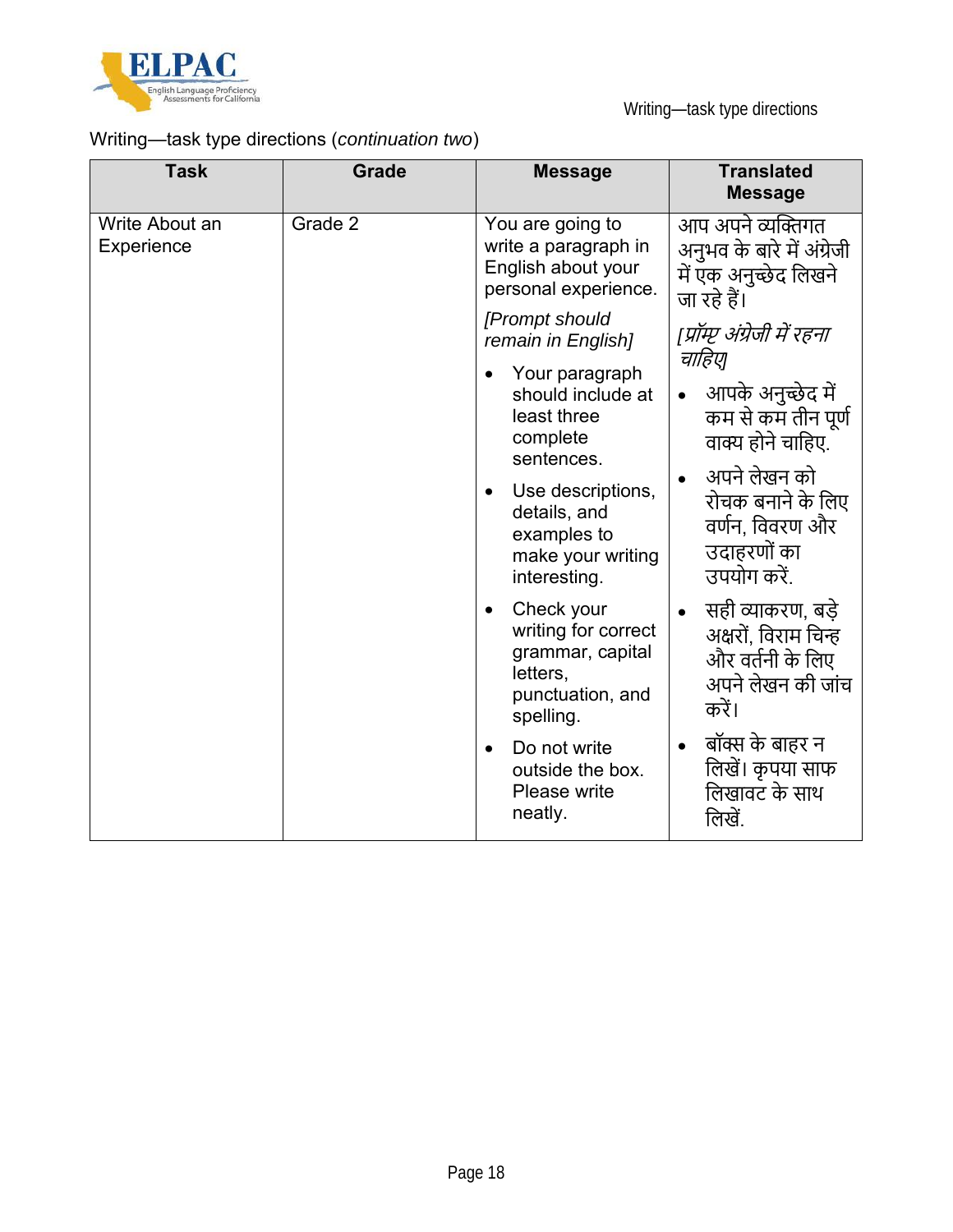

# Writing—task type directions (*continuation three*)

| <b>Task</b>                  | <b>Grade</b> | <b>Message</b>                                                                                                                                                                                                                                                                                                                                                                                                                                                                                                       | <b>Translated</b><br><b>Message</b>                                                                                                                                                                                                                                                                                                                                                                                                          |
|------------------------------|--------------|----------------------------------------------------------------------------------------------------------------------------------------------------------------------------------------------------------------------------------------------------------------------------------------------------------------------------------------------------------------------------------------------------------------------------------------------------------------------------------------------------------------------|----------------------------------------------------------------------------------------------------------------------------------------------------------------------------------------------------------------------------------------------------------------------------------------------------------------------------------------------------------------------------------------------------------------------------------------------|
| Write About an<br>Experience | Grades 3-12  | In the following box,<br>you are going to<br>write a paragraph in<br>English about your<br>personal experience.<br>[Recording of prompt]<br>is in English]<br>Your paragraph<br>should include at<br>least three<br>complete<br>sentences and<br>should have a<br>beginning, a<br>middle, and an<br>end.<br>Use descriptions,<br>$\bullet$<br>details, and<br>examples to<br>make your writing<br>interesting.<br>Check your<br>$\bullet$<br>writing for correct<br>grammar, capital<br>letters,<br>punctuation, and | दिए गए बॉक्स में, आप<br>अपने व्यक्तिगत अनुभव<br>के बारे में अंग्रेजी में एक<br>अनुच्छेद लिखने जा रहे<br>हैं।<br>।प्रॉम्पृ की रिकॉर्डिंग<br>अंग्रेजी में है।<br>आपके अनुच्छेद में<br>कम से कम तीन पूर्ण<br>वाक्य होने चाहिए<br>और इसमें एक<br>शुरुआत, एक मध्य<br>और अंत होना<br>चाहिए।<br>अपने लेखन को<br>रोचक बनाने के लिए<br>वर्णन, विवरण और<br>उदाहरणों का<br>उपयोग करें ।<br>सही व्याकरण, बडे<br>अक्षरों, विराम चिन्ह<br>और वर्तनी के लिए |
|                              |              | spelling.                                                                                                                                                                                                                                                                                                                                                                                                                                                                                                            | अपने लेखन की जांच<br>करें।                                                                                                                                                                                                                                                                                                                                                                                                                   |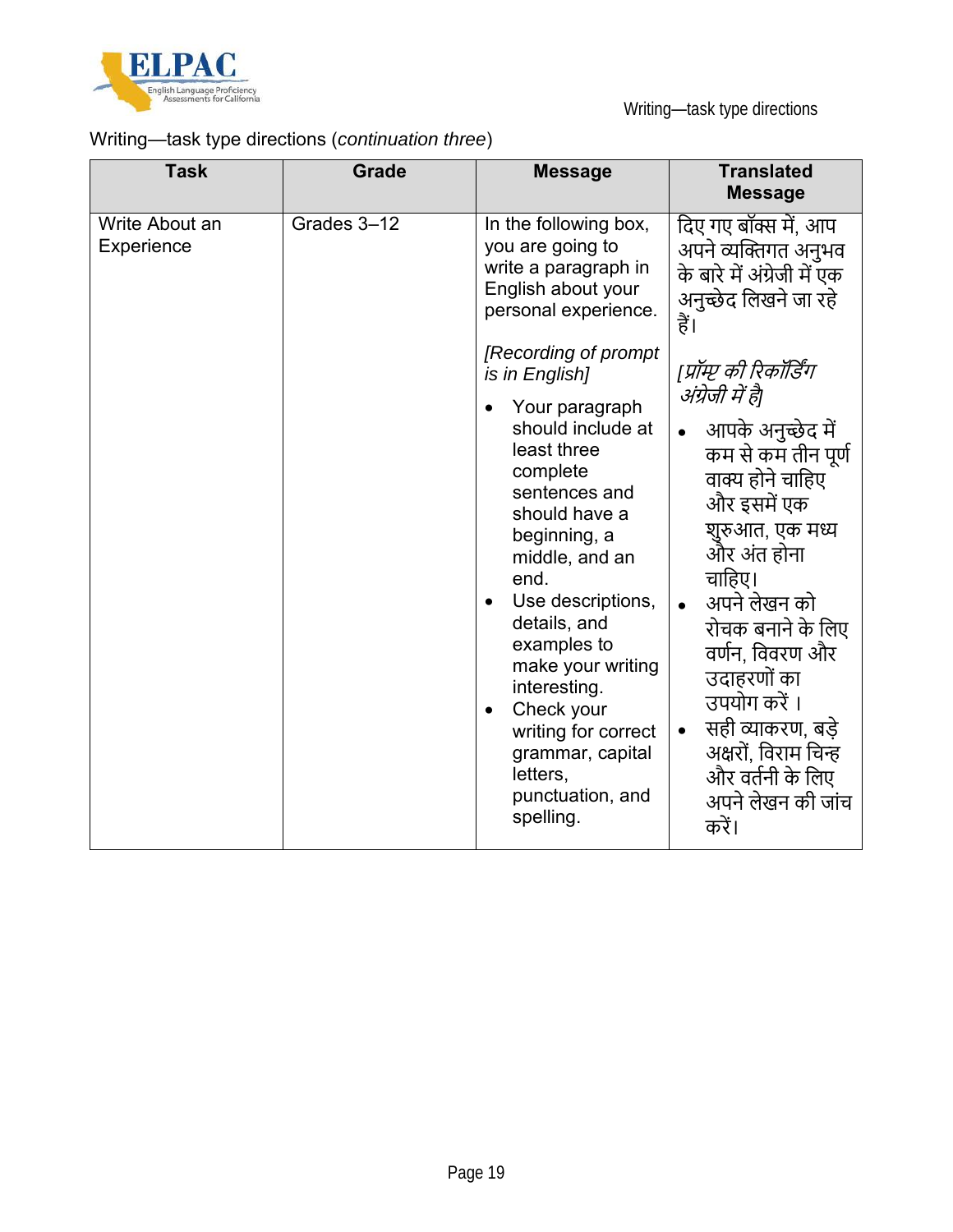

# Writing—task type directions (*continuation four*)

| <b>Task</b>                                   | <b>Grade</b> | <b>Message</b>                                                                                                                                                                                                                                              | <b>Translated</b><br><b>Message</b>                                                                                                                                                                                                      |
|-----------------------------------------------|--------------|-------------------------------------------------------------------------------------------------------------------------------------------------------------------------------------------------------------------------------------------------------------|------------------------------------------------------------------------------------------------------------------------------------------------------------------------------------------------------------------------------------------|
| <b>Write About</b><br>Academic<br>Information | Grades 3-5   | Imagine that you are<br>writing a description<br>with a classmate.<br>Your classmate filled<br>in information in a<br>graphic organizer.<br>Read the details in<br>the graphic<br>organizer. Then use<br>the information to<br>answer the two<br>questions. | कल्पना कीजिए कि आप<br>एक सहपाठी के साथ<br>एक विवरण लिख रहे हैं।<br>आपके सहपाठी ने किसी<br>आलेखी आयोजक में<br>जानकारी भर दी है।<br>आलेखी आयोजक में<br>विवरण पढें। फिर दो<br>प्रश्नों का उत्तर देने के<br>लिए इस जानकारी का<br>उपयोग करें। |
| <b>Write About</b><br>Academic<br>Information | Grades 6-12  | Imagine that you are<br>working on a group<br>project. Some<br>members of your<br>group have created<br>a graphic organizer.<br>Use the information<br>in the graphic<br>organizer to answer<br>the two questions.                                          | कल्पना कीजिए कि आप<br>एक समूह में एक<br>परियोजना पर काम कर<br>रहे हैं। आपके समूह के<br>कुछ सदस्यों ने एक<br>आलेखी आयोजक बनाया<br>है। दो प्रश्नों का उत्तर देने<br>के लिए इस आलेखी<br>आयोजक में जो<br>जानकारी है उसका<br>उपयोग करें।      |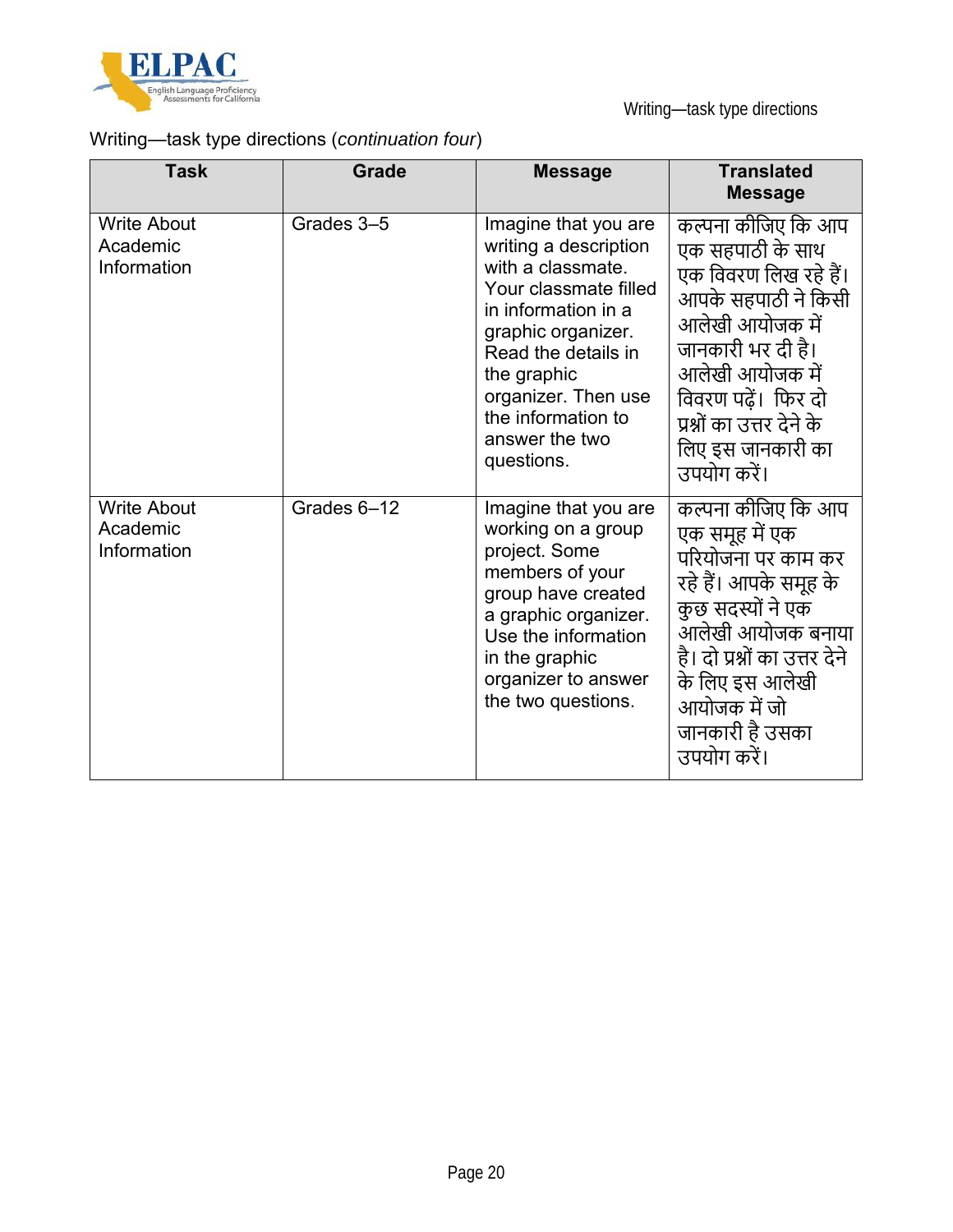

# Writing—task type directions (*continuation five*)

| <b>Task</b>        | <b>Grade</b> | <b>Message</b>                                                                                                                                                    | <b>Translated</b><br><b>Message</b>                                                                                                                                       |
|--------------------|--------------|-------------------------------------------------------------------------------------------------------------------------------------------------------------------|---------------------------------------------------------------------------------------------------------------------------------------------------------------------------|
| Justify an Opinion | Grades 3-5   | In the following box,<br>you are going to<br>write at least one<br>paragraph in English<br>about an important<br>issue.<br>[Recording of prompt<br>is in English] | दिए गए बॉक्स में, आप<br>अपने व्यक्तिगत अनुभव<br>के एक महत्वपूर्ण मुद्दे के<br>बारे में अंग्रेजी में एक<br><u>अनुच्छेद लिखने जा रहे</u><br>हैं।<br>।प्रॉम्पृ की रिकॉर्डिंग |
|                    |              | Think about what<br>you will write<br>before you begin<br>writing.                                                                                                | अंग्रेजी में है।<br>लिखने से पहले आप<br>क्या लिखेंगे, इसके<br>बारे में सोचें।                                                                                             |
|                    |              | State your<br>$\bullet$<br>opinion clearly<br>and give two or<br>more reasons to<br>support your<br>opinion.                                                      | अपनी राय स्पष्ट रूप<br>से दें और अपनी राय<br>का समर्थन देने के<br>लिए दो या अधिक<br>कारण दें।                                                                             |
|                    |              | The paragraph<br>$\bullet$<br>should include at<br>least three<br>complete<br>sentences.                                                                          | अनुच्छेद में कम से<br>कम तीन पूर्ण वाक्य<br>होने चाहिए.<br>सही व्याकरण, बड़े                                                                                              |
|                    |              | Check your<br>$\bullet$<br>writing for correct<br>grammar, capital<br>letters,<br>punctuation, and<br>spelling.                                                   | अक्षरों, विराम चिन्ह<br>और वर्तनी के लिए<br>अपने लेखन की जांच<br>करें।                                                                                                    |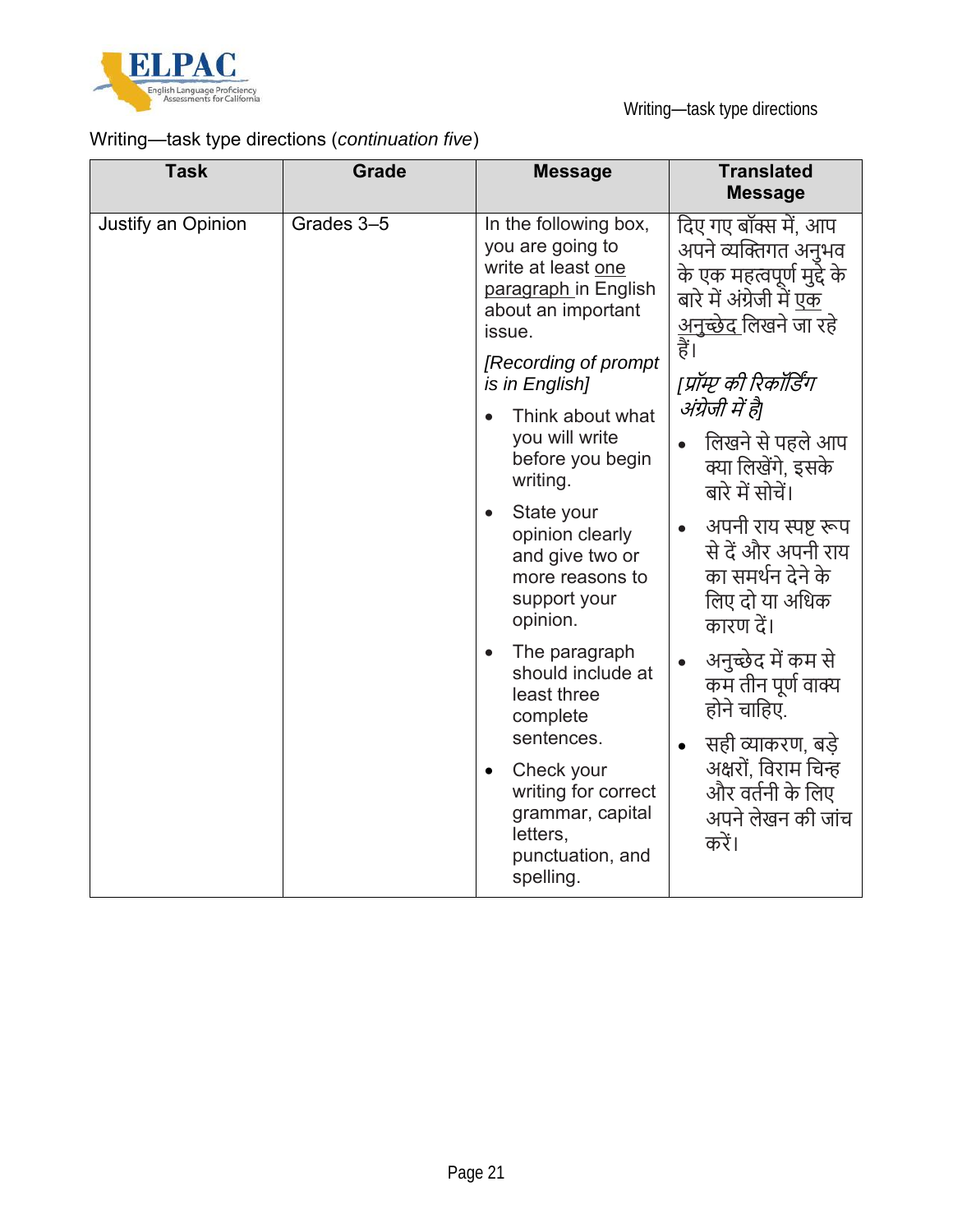

### Writing—task type directions (*continuation six*)

| Grades 6-12<br>Justify an Opinion<br>In the following box,<br>you are going to<br>write at least two<br>paragraphs in<br>English about an<br>important issue.<br>[Recording of prompt<br>is in English]<br>Think about what<br>you will write<br>before you begin<br>writing.<br>State your<br>$\bullet$<br>opinion clearly<br>and give two or<br>more reasons to<br>support your | <b>Message</b><br><b>Message</b>                                                                                                                                                                                                                                                                                       |
|-----------------------------------------------------------------------------------------------------------------------------------------------------------------------------------------------------------------------------------------------------------------------------------------------------------------------------------------------------------------------------------|------------------------------------------------------------------------------------------------------------------------------------------------------------------------------------------------------------------------------------------------------------------------------------------------------------------------|
|                                                                                                                                                                                                                                                                                                                                                                                   | दिए गए बॉक्स में, आप<br>एक महत्वपूर्ण मुद्दे के<br>बारे में अंग्रेजी में दो<br><u>अनुच्छेद लिखने जा</u> रहे<br>हैं।<br>।प्रॉम्पृ की रिकॉर्डिंग<br>अंग्रेजी में है।                                                                                                                                                     |
| $\bullet$<br>The paragraphs<br>$\bullet$<br>should include at<br>least three<br>complete<br>sentences.<br>Check your<br>$\bullet$<br>writing for correct<br>grammar, capital<br>करें।<br>letters,<br>punctuation, and                                                                                                                                                             | लिखने से पहले आप<br>क्या लिखेंगे, इसके<br>बारे में सोचें।<br>अपनी राय स्पष्ट रूप<br>से दें और अपनी<br>राय का समर्थन देने<br>के लिए दो या अधिक<br>कारण दें।<br>opinion.<br>अनुच्छेद में कम से<br>कम तीन पूर्ण वाक्य<br>होने चाहिए.<br>सही व्याकरण, बडे<br>अक्षरों, विराम चिन्ह<br>और वर्तनी के लिए<br>अपने लेखन की जांच |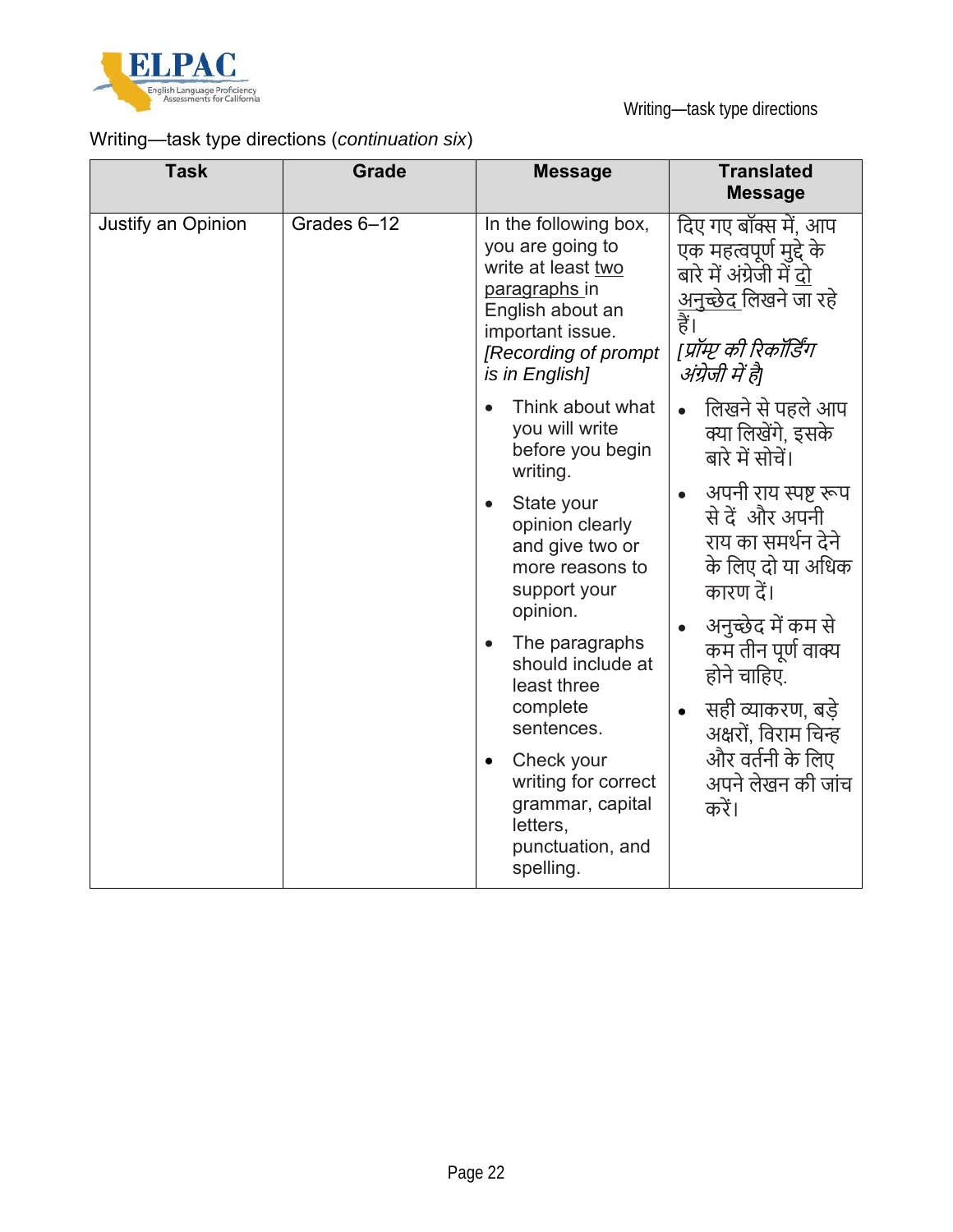

# **Speaking—Domain-level Directions**

# *Kindergarten Through Grade Two*

### **Screen**

Speaking Test

| Spoken by Test Examiner (read aloud<br>from the DFA)                                                                                            | <b>Translated Message</b>                                                                                                            |
|-------------------------------------------------------------------------------------------------------------------------------------------------|--------------------------------------------------------------------------------------------------------------------------------------|
| Today, you will take the ELPAC test.<br>First, I am going to sign you in.                                                                       | आज आप ELPAC परीक्षण करेंगे। सबसे पहले.<br>मैं आपको साइन) इन करूंगा।                                                                  |
| [Follow login directions, including the<br>recording check and sound and audio<br>check]                                                        | [लॉगिन निर्देशों का अनुसरण करें, रिकॉर्डिंग, ध्वनि<br>और ऑडियो जाँच भी करें।                                                         |
| Remember to answer all of the questions<br>in English. If you want me to repeat a<br>question, you can ask me to. Now we are<br>going to begin. | याद रखे, सभी प्रश्नों के उत्तर अंग्रेजी में दीजिए।<br>यदि आप मुझसे कोई प्रश्न दोहराना चाहते हैं, तो<br>जरूर बताएँ।अब हम शुरू करेंगे। |

# *Grades Three Through Twelve*

### **Screen**

Speaking Test

| Spoken by Test Examiner (read aloud<br>from the DFA)                                                                                            | <b>Translated Message</b>                                                                                                          |
|-------------------------------------------------------------------------------------------------------------------------------------------------|------------------------------------------------------------------------------------------------------------------------------------|
| Today you will take the Speaking section<br>of the ELPAC. First, I am going to sign<br>you in.                                                  | आज आप ELPAC परीक्षण करेंगे। सबसे पहले.<br>मैं आपको साइन) इन करूंगा।                                                                |
| [Follow login directions, including the<br>recording check and sound and audio<br>check]                                                        | ।लॉगिन निर्देशों का अनुसरण करें, रिकॉर्डिंग, ध्वनि<br>और ऑडियो जाँच भी करें।<br>याद रखे, सभी प्रश्नों के उत्तर अंग्रेजी में दीजिए। |
| Remember to answer all of the questions<br>in English. If you want me to repeat a<br>question, you can ask me to. Now we are<br>going to begin. | यदि आप मुझसे कोई प्रश्न दोहराना चाहते हैं , तो<br>जरूर बताएं।अब हम शुरू करेंगे।                                                    |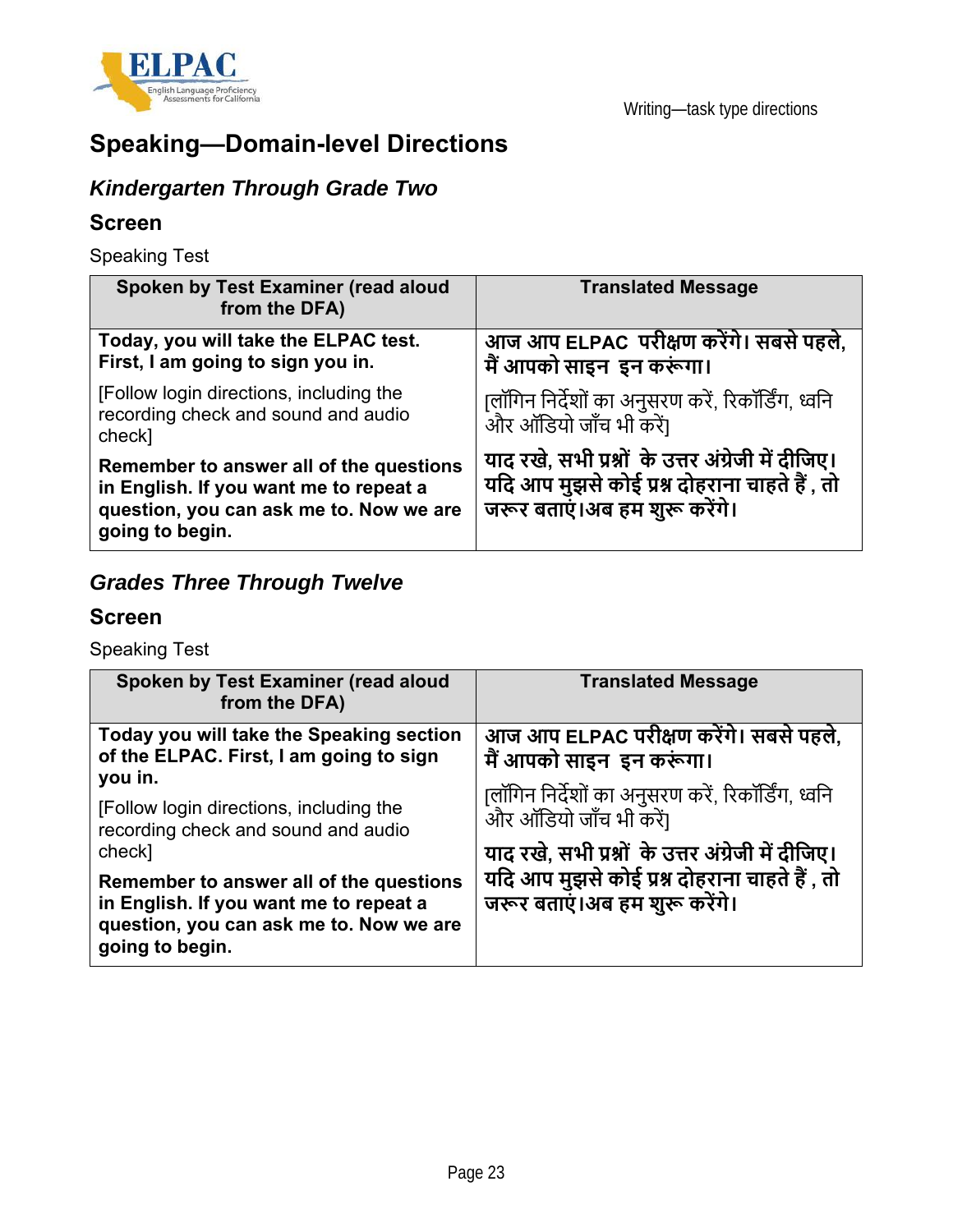

## *Kindergarten Through Grade 12 Review Screen*

#### **Screen**

#### **Congratulations, you reached the end of the test!**

Thank you for your attention and hard work.

If there are any questions you marked for review, they will be displayed in the box below. Please finish reviewing any questions you want to, then select Submit Test at the bottom of the screen.

| Spoken by Test Examiner (read aloud<br>from the DFA)                                    | <b>Translated Message</b>                                                                        |
|-----------------------------------------------------------------------------------------|--------------------------------------------------------------------------------------------------|
| This is the end of the Speaking test.<br>Thank you for your attention and hard<br>work. | यहाँ मौखिक परीक्षण समाप्त होता है! ध्यान देने<br><sup>'</sup> और कड़ी मेहनत करने के लिए धन्यवाद। |

# **Speaking—task type directions**

| <b>Task</b>             | <b>Grade</b> | <b>Message</b>                                                                                                                                                                   | <b>Translated</b><br><b>Message</b>                                                                                                                                                          |
|-------------------------|--------------|----------------------------------------------------------------------------------------------------------------------------------------------------------------------------------|----------------------------------------------------------------------------------------------------------------------------------------------------------------------------------------------|
| Talk About a Scene      | Grades K-12  | Look at the picture. I<br>am going to ask you<br>some questions<br>about it.                                                                                                     | चित्र की ओर देखें। मैं<br>आपसे इसके बारे में कुछ<br>प्रश्न पूछंगा।                                                                                                                           |
| <b>Speech Functions</b> | Grades 2-5   | I am going to tell you<br>about a situation that<br>could happen to you.<br>Then, tell me what<br>you would say.                                                                 | मैं आपको एक ऐसी<br>स्थिति के बारे में<br>बताऊँगा जो आपके साथ<br>हो सकती है। फिर आप<br>मुझे बताएं कि आप क्या<br>कहेंगे।                                                                       |
| <b>Speech Functions</b> | Grades 6-12  | I'm going to tell you<br>about a situation that<br>could happen to you.<br>Then, tell me what<br>you would say. Make<br>sure your answer is<br>appropriate for your<br>audience. | मैं आपको एक ऐसी<br>स्थिति के बारे में<br>बताऊँगा जो आपके साथ<br>हो सकती है। फिर आप<br>मुझे बताएं कि आप क्या<br>कहेंगे। सुनिश्चित करें कि<br>आपका उत्तर आपके<br>दर्शकों के लिए उपयुक्त<br>है। |
| Support an Opinion      | Grades K-12  | I am going to ask<br>you for your opinion.                                                                                                                                       | में आपसे आपकी राय<br>पूछुंगा।                                                                                                                                                                |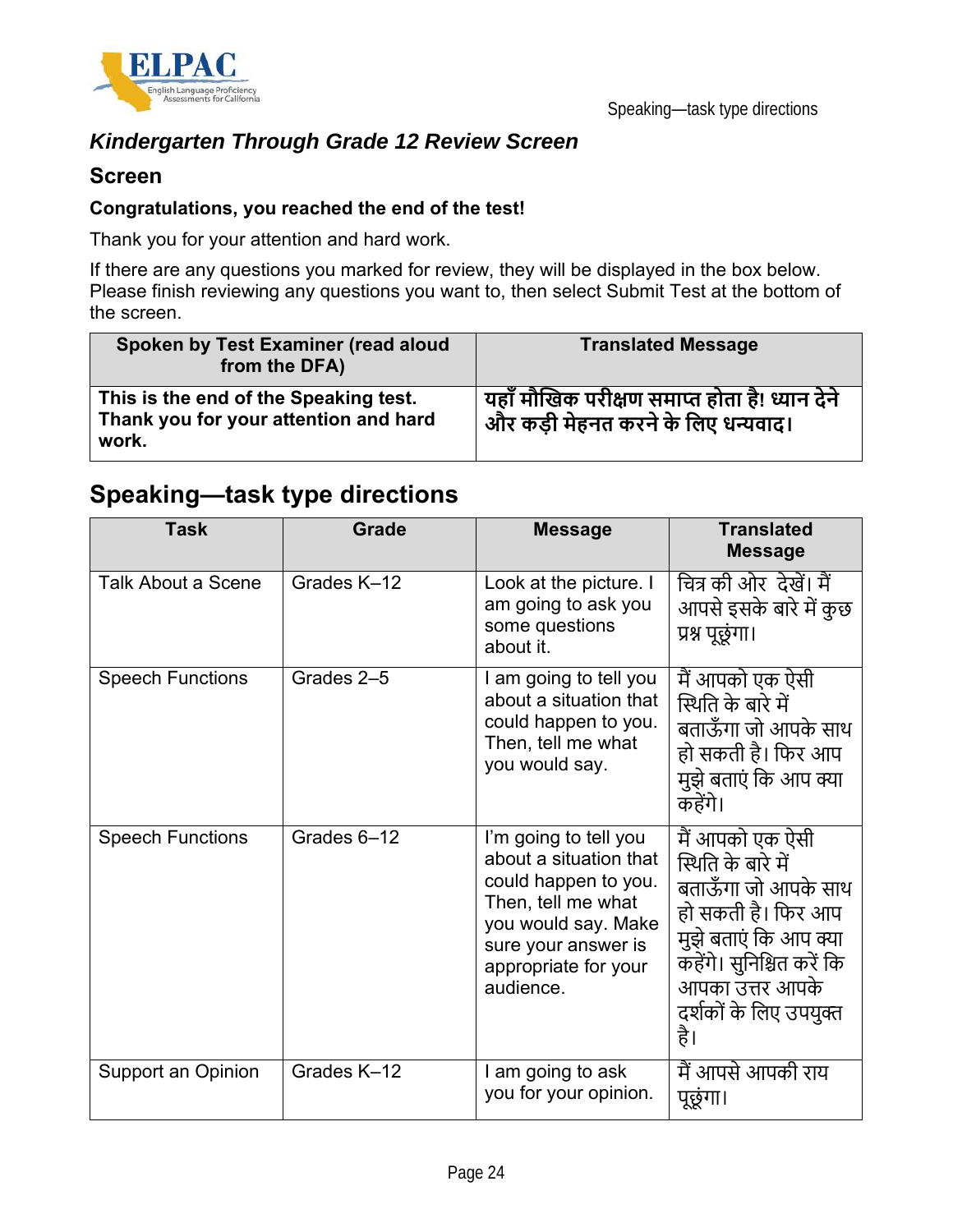

# Speaking—task type directions (*continuation one*)

| <b>Task</b>                               | <b>Grade</b> | <b>Message</b>                                                                                                                                                                          | <b>Translated</b><br><b>Message</b>                                                                                                                                                               |
|-------------------------------------------|--------------|-----------------------------------------------------------------------------------------------------------------------------------------------------------------------------------------|---------------------------------------------------------------------------------------------------------------------------------------------------------------------------------------------------|
| <b>Retell a Narrative</b>                 | Grade K-5    | Look at the pictures.<br>I am going to tell you                                                                                                                                         | चित्रों की ओर देखें।                                                                                                                                                                              |
|                                           |              | a story about the<br>pictures. Listen<br>carefully. You will<br>hear the story only<br>once. When I am<br>finished, you will use<br>the pictures to tell<br>the story back to me.       | मैं आपको इन चित्रों के<br>बारे में एक कहानी बताने<br>जा रहा हूं। ध्यान से सुनें।<br>आप कहानी केवल एक<br>बार सुनेंगे। जब कहानी<br>खत्म होगी, आप चित्रों<br>द्वारा यह कहानी मुझे<br>फिर दोहरायेंगे। |
| <b>Present and Discuss</b><br>Information | Grades 6-12  | I am going to ask<br>you to talk about a<br>graphic. Look at the<br>graphic.                                                                                                            | मैं आपको एक ग्राफिक<br>के बारे में बात करने के<br>लिए कहूँगा। ग्राफिक की<br>ओर देखें।                                                                                                             |
|                                           |              | [Prompt should<br>remain in English]<br>Take some time to                                                                                                                               | प्रॉम्पृ अंग्रेजी में रहना<br>चाहिए।                                                                                                                                                              |
|                                           |              | read the graphic to<br>yourself. Let me<br>know when you are<br>ready for me to ask<br>you a question.                                                                                  | खुद को ग्राफिक पढ़ने के<br>लिए कुछ समय दें। जब<br>आप मुझसे किए गए) प्रश्न<br>का उत्तर देने के लिए<br>तैयार हो जाएं तो मुझे<br>बताएं।                                                              |
| Summarize an<br>Academic<br>Presentation  | Grade K-2    | I am going to tell you<br>some information.<br>Listen carefully. You<br>will hear the<br>information only<br>once. When I am<br>finished, you will tell<br>me about the<br>information. | मैं आपको कुछ<br>जानकारी बताने जा रहा<br>हूँ। ध्यान से सुनें। आप<br>यह जानकारी केवल एक<br>बार सुनेंगे। जब मैं<br>जानकारी देना समाप्त<br>करूंगा, तो आप मुझे<br>जानकारी के बारे में<br>बताएंगे।      |